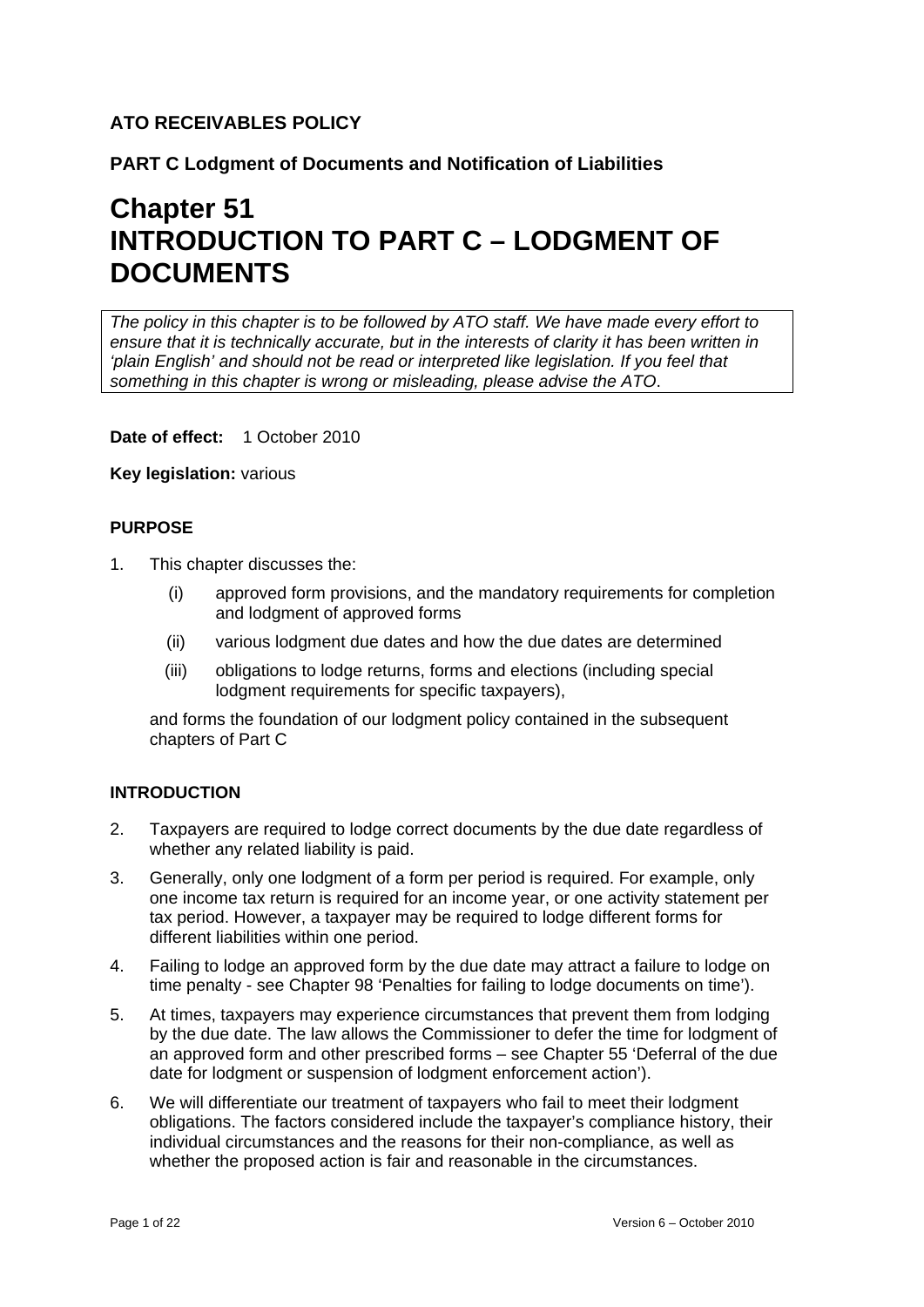- 7. In limited cases where there is little revenue at risk, or the value of information to be provided in a document is minimal, and where follow up action would not be cost effective, we may consider that it is not appropriate to pursue lodgment of forms which have not been lodged by the due date. This decision may be reviewed at any time and does not have to be subject to receipt of new information.
- 8. A decision not to pursue the lodgment of a form does not remove the taxpayer's obligation to lodge that document.
- 9. Taxpayers will not be advised if a decision is made not to pursue lodgment of a form.

# **POLICY**

10. The policy contained in Part C seeks to make it as simple as possible for taxpayers to meet their obligations under the law, to lodge forms on time and to ensure the integrity of the tax system.

# **LODGMENT REQUIREMENTS AND DUE DATES – APPROVED FORMS**

- 11. The law requires certain information to be given to the Commissioner in an approved or prescribed form.
- 12. The term 'approved form' may be defined differently for the purposes of particular legislation. Law Administration Practice Statement PS LA 2005/019 Approved forms explains the requirements and procedures for the approval of approved forms, which can be a return, notice, statement, application or other document. A list of [forms approved by the Commissioner of Taxation](http://atogovau/corporate/content.asp?doc=/content/00110114.htm&mnu=41269&mfp=001/005) is available on the ATO website.
- 13. Approved or other prescribed form requirements may be set:
	- (i) by a Legislative Instrument registered on the Federal Register of Legislative Instruments
	- (ii) by a notice published in the *Commonwealth of Australia Gazette*
	- (iii) by specific legislation, or
	- (iv) as the Commissioner directs.
- 14. The requirements of section 388-50 apply to any Act which defines 'approved forms' as having the meaning given in section 388-50 of Schedule 1 to the *Taxation Administration Act 1953* (TAA).
- 15. Approved forms that must meet the requirements of section 388-50 of Schedule 1 to the TAA include:
	- (i) activity statements
		- business activity statements (BAS)
		- instalment activity statements (IAS)
	- (ii) income tax returns from the 2001 and subsequent income years
	- (iii) fringe benefits tax (FBT) returns commencing from the 1 April 2001 year of tax
	- (iv) pay as you go (PAYG) withholding annual report from the 2001 and subsequent income years
	- (v) tax file number (TFN) declarations since 1 July 2000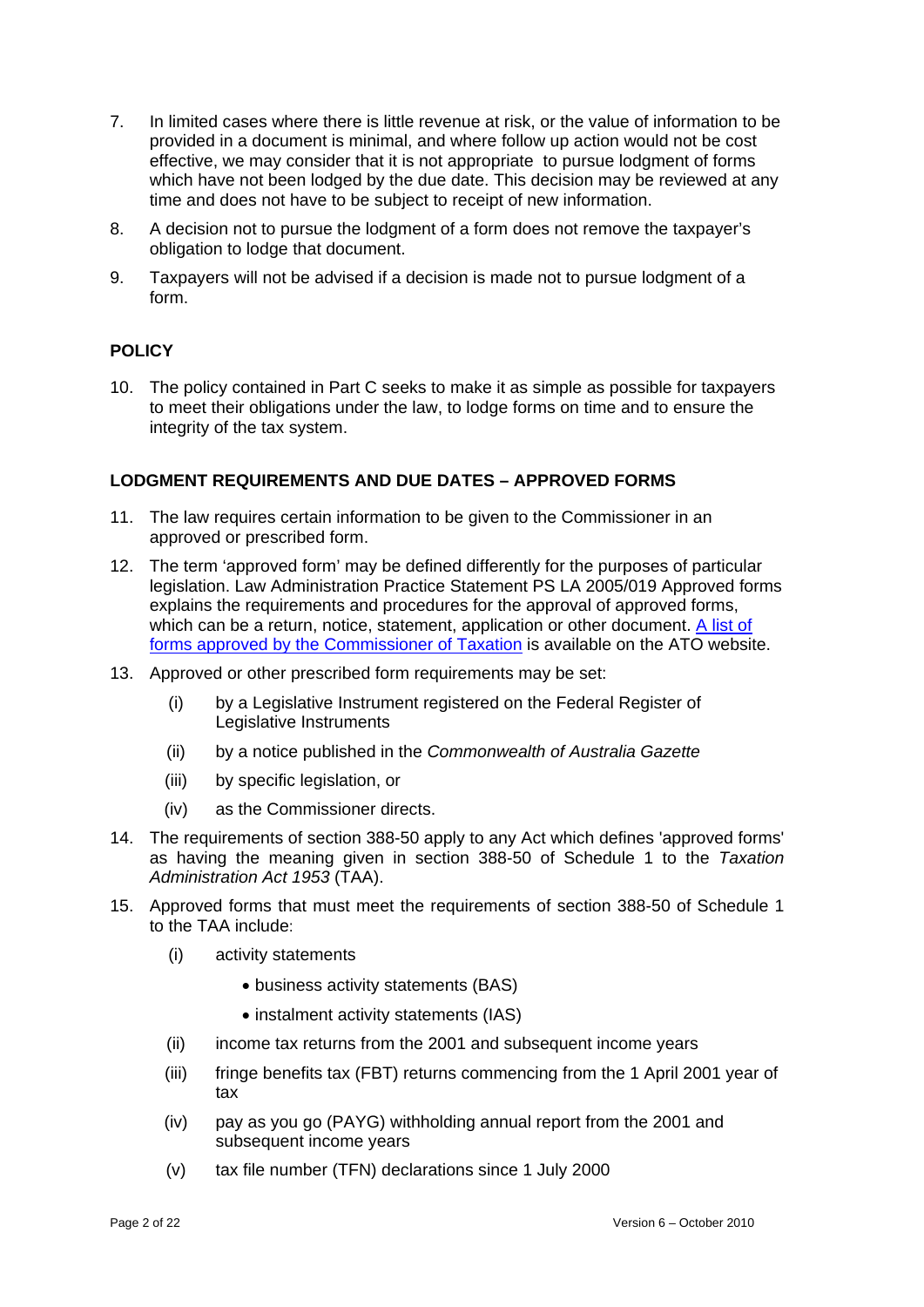- (vi) early payment claims for fuel tax credits (FTC)
- (vii) fuel tax (FT) returns for non-business payers
- (viii) any other document where there is a specific legislative requirement for them to be lodged in the approved form as defined by section 388-50 of Schedule 1 to the TAA.
- 16. Other approved forms and prescribed forms as defined specifically for the purposes of particular legislation are also required to be given to the Commissioner under various Superannuation Acts.

#### **Activity statements and instalment notices**

- 17. The activity statement is the approved form to report various tax obligations, which may include any or all of the following:
	- (i) Goods and services tax (GST)
	- (ii) Wine equalisation tax (WET)
	- (iii) Luxury car tax (LCT)
	- (iv) PAYG instalments
	- (v) PAYG withholding
	- (vi) FBT instalments
	- (vii) FT
- 18. Generally, a taxpayer is only required to lodge one activity statement in respect of a particular tax period. An exception to this rule is where a head company of a consolidated group is required to lodge two activity statements in respect of a particular period. One activity statement will account for the consolidated group's PAYG instalment and another activity statement will account for the other reporting obligations of the head company in the same way that the subsidiary members also report their own other activity statement obligations. The subsidiary members do not account for PAYG instalments while in the group.
- 19. Lodgment of the activity statement is accepted as notification of all the obligations contained on the statements even where a taxpayer does not notify a particular tax related liability. Where no amount is notified against a liability it will be considered to be notification that the amount is nil and where it is subsequently determined that there should have been an amount included the taxpayer may be liable to a penalty of a shortfall amount as they have made a false and misleading statement.
- 20. Reporting obligations are generally monthly or quarterly, however, in certain circumstances can be annual or twice yearly. Where entities choose to report branch activities separately, they will need to lodge an activity statement for each branch for each period.
- 21. Taxpayers in the PAYG instalment system using the income times rate option are required to notify us even if they have a 'nil' liability for PAYG instalments.
- 22. A 'nil' notification is also required when a payer has made a PAYG withholding payment or provided a benefit treated as a PAYG withholding payment, but the amount withheld is 'nil'.
- 23. Where we have estimated a withholding liability the taxpayer may notify actual liabilities on a statutory declaration. Although such a declaration does not technically meet the requirements of an approved form, we will not generally take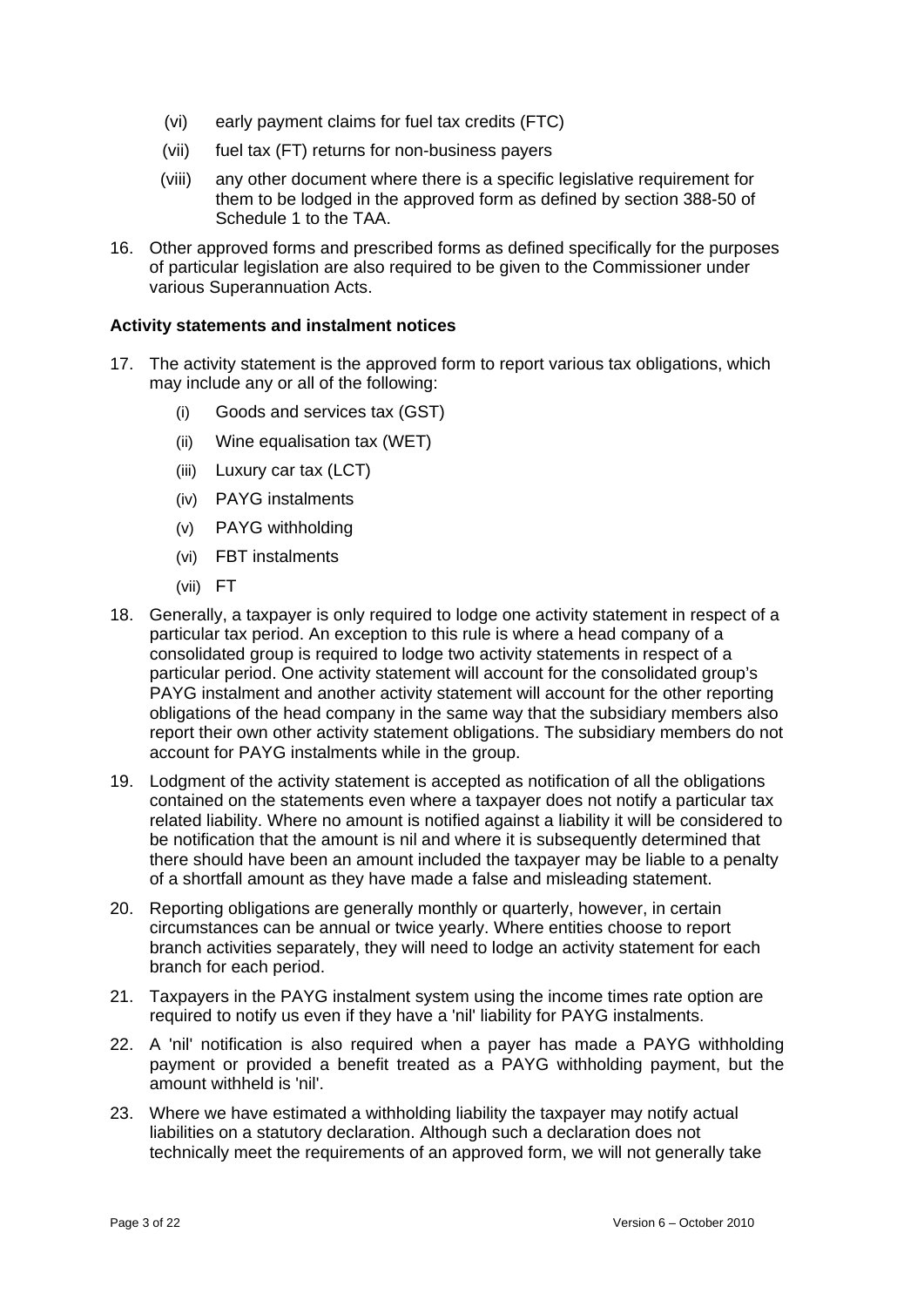further action to require lodgment of an activity statement if all liabilities for that period have been notified by this means.

- 24. As a general rule, lodgment for each tax period is required. This applies to a taxpayer who is registered or required to be registered for GST, whether or not the net amount is a refund, nil or the taxpayer is liable for GST on taxable supplies attributable to that period.
- 25. Taxpayers with a substituted accounting period (SAP) for income tax purposes who report GST and PAYG withholding on a quarterly basis will report those liabilities consistent with the standard reporting periods. The standard quarterly reporting periods are the tax periods ending 30 September, 31 December, 31 March and 30 June. Taxpayers with a SAP reporting PAYG instalments on a quarterly basis will report those amounts consistent with the quarters aligned to the taxpayer's SAP.
- 26. Eligible taxpayers may elect to pay PAYG instalments annually. Taxpayers must make an election to report annually by the date on which the first quarterly instalment would otherwise be due.
- 27. Annual elections for PAYG instalments, once made, will remain in force until either the taxpayer is no longer eligible for the annual option, or they choose to revert to quarterly reporting. Any change to a reporting period will occur at the beginning of the income year.
- 28. Head companies of consolidated groups that would otherwise be eligible do not have the option of reporting and paying PAYG instalments annually.

# **Completing and lodging approved forms**

- 29. An approved form must contain all required information, declarations and signatures and must be lodged in the manner required by the Commissioner which may include electronic lodgment (such as *e-tax*, tax agent and business portals), interactive voice recognition, telefiling, telephone and paper lodgment.
- 30. If a document is overdue, it is the responsibility of the Commissioner to make a decision on whether to secure lodgment. In certain circumstances we may accept forms where they do not meet the requirements of an approved form. For example, if it appears that the taxpayer has made a genuine attempt to meet their reporting obligations, the approved form may be accepted as lodged, even if some details are incomplete.
- 31. Where no form has been approved or prescribed, the law requires that the information should be given even where no specific form is available.

# **LODGMENT DUE DATES**

- 32. Where the lodgment due date falls on a day that is a Saturday, Sunday or public holiday, lodgment may be made on the first business day after the lodgment due date without incurring a failure to lodge on time penalty. A public holiday refers to a day that is a public holiday for the whole of any state, the Australian Capital Territory or the Northern Territory.
- 33. Forms delivered to our premises are considered lodged on the day delivery is made. Forms given to ATO staff 'in-the-field', for example at a tax agent's office, a taxpayers business or residence or at a court are considered lodged on the day they are received by the ATO.
- 34. Generally, documents lodged electronically, for example using electronic lodgment system (ELS), are considered lodged on the day the validation certificate is issued.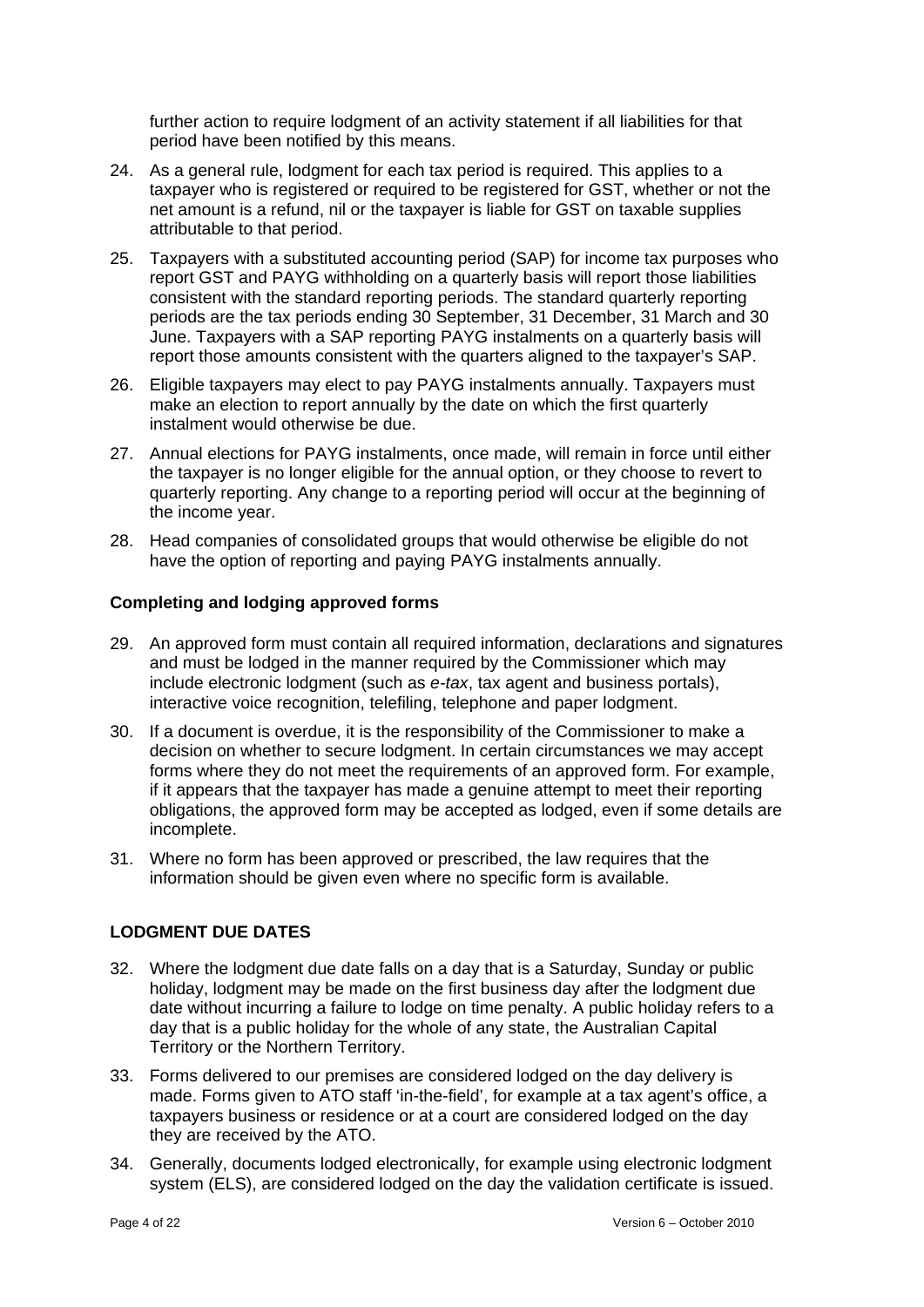Returns lodged using *e-tax*, are considered lodged when you receive a lodgment confirmation.

#### **Due Dates - Legislative Instrument**

#### *Income tax returns*

35. The due dates for lodgment for income tax returns as set out in the legislative instrument are currently as follows:

*Individuals, Partnerships and Trusts:* 

- (i) for the income year ended 30 June, on or by 31 October following the end of the income year, or
- (ii) for those persons who have adopted a substituted accounting period, no later than 4 months after the close of their accounting period.

*Full self assessment taxpayers (including head companies of consolidated groups and non regulated superannuation funds):* 

- (i) for the income year ended 30 June, on or by 31 October following the end of the income year, or
- (ii) for those taxpayers that have adopted a substituted accounting period, on or by the 15<sup>th</sup> day of the  $7<sup>th</sup>$  month after the close of their accounting period.

#### *Non-full self assessment entities*

- first day of the sixth month following their year of income.
- 36. Companies that are required to pay a franking deficit tax or venture capital deficit tax for the relevant income year must lodge by the last day of the month following the end of the income year.

#### *Annual superannuation return and statements*

- 37. Due dates for lodgment of various returns and statements by superannuation providers are set out in legislative instruments, which also set out the requirements for lodging the documents in the approved form, for example whether lodgment is required in paper form or electronically through accepted mediums such as CD Rom and DVD.
- 38. From the 2008 income year, trustees of self-managed superannuation funds must give an annual return which combines the income tax and regulatory return as well as the member contributions statements to the Commissioner, by the same date they are required to lodge their income tax return. Prior to the 2008 income year, self managed superannuation funds were required to lodge their member contributions statements by 31 March or such later date as the Commissioner allowed.
- 39. A superannuation provider, other than a self-managed superannuation fund must give a member contributions statement to the Commissioner on or by 31 October following the end of the financial year.
- 40. Prior to and including the 2005 income year, superannuation providers were required to give a statement to the Commissioner for superannuation surcharge purposes by the same date they were required to lodge their income tax return.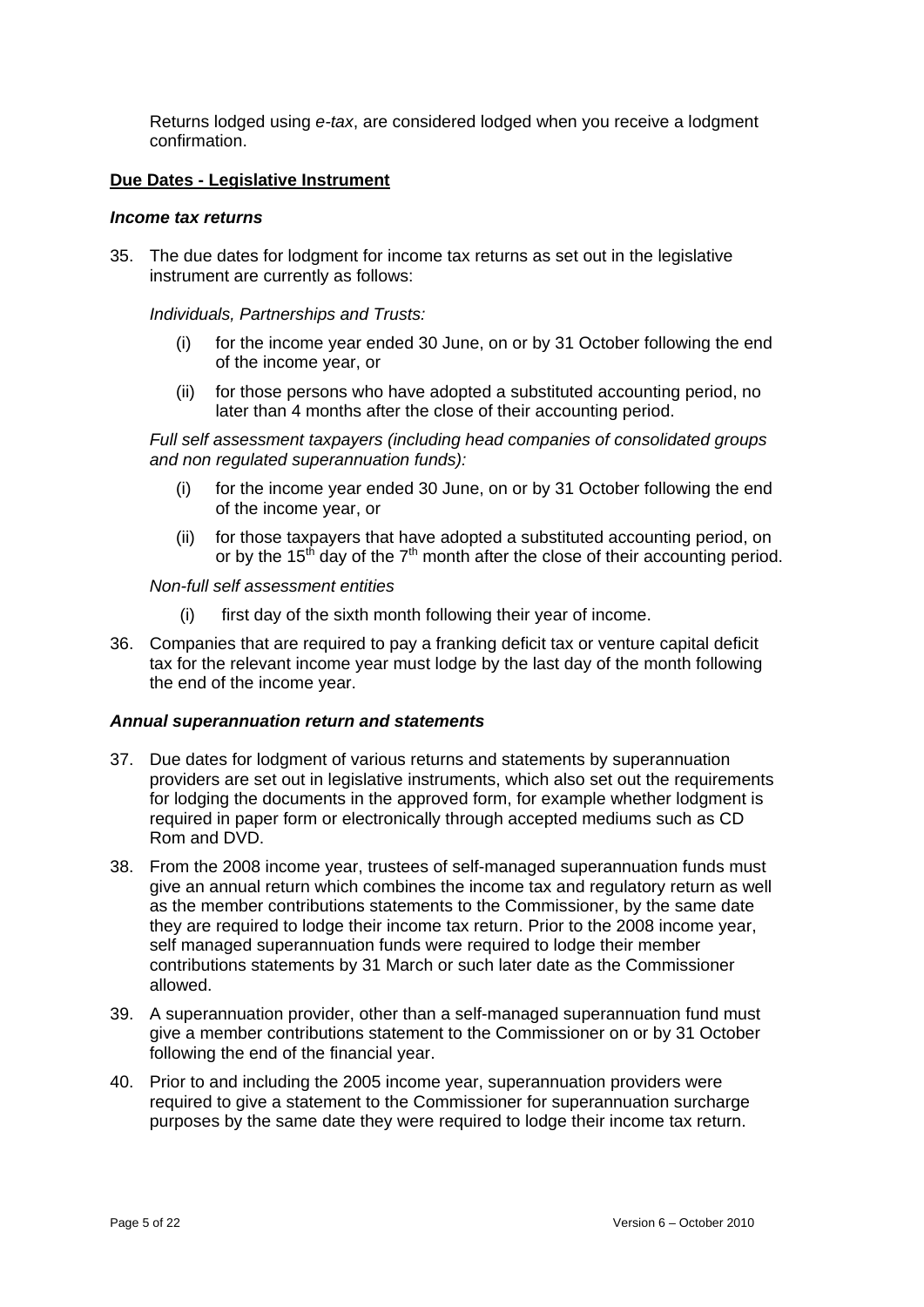41. Lodgment requirements are notified in the same legislative instrument or gazette for other documents including annual franking account returns and venture capital deficit deferral returns.

#### *Income tax – consolidated groups*

- 42. The head company of a consolidated group only needs to lodge one return which will cover any pre- and post-consolidation periods.
- 43. The income tax return lodged by a head company of a consolidated group includes the consolidated details of all subsidiary members for the duration of their time in the group.
- 44. An entity that is a subsidiary member of a consolidated group is not required to lodge an income tax return for the duration of their time in the group.
- 45. An entity that moves in and out of a consolidated group during an income year only has to lodge one return for that year but must account for the periods the entity was not a subsidiary member of a group.

The *[Consolidation reference manual](http://ato.gov.au/corporate/content.asp?doc=/content/34764.htm)* provides more information about consolidations

# **Due Dates – Legislation**

#### *Annual FBT return*

- 46. Clients with an FBT obligation are required to lodge an annual FBT return. The FBT year differs from the standard financial year. The FBT year is from 1 April to 31 March of the following year.
- 47. Lodgment of annual FBT returns is due by 21 May following the close of the year of tax.

#### *Superannuation*

- 48. In addition to the due date outlined in the legislative instrument, superannuation providers have other legislated due dates in relation to other reporting requirements.
- 49. The Departing Australia Superannuation Payment (DASP) annual report is due on or by 31 October each year.
- 50. If DASP data records are reported as part of the pay as you go (PAYG) withholding payment summary annual report, the due date for the report is 14 August each year or such later date as the Commissioner may allow.
- 51. Superannuation providers, other than a self-managed funds, must report lost members in an approved from to the Lost Members Register (which is maintained by the ATO) at the end of each half year. A Lost Members Statement in relation to 1 January - 30 June period is due 31 October, and in relation to the 1 July - 31 December period, the statement is due 30 April of the following year.
- 52. Superannuation providers must also give a statement of unclaimed money, in an approved form, at the end of each half-year. The statement in relation to 1 January - 30 June period is due 31 October, and in relation to the 1 July - 31 December period, the statement is due 30 April of the following year.
- 53. Where a superannuation guarantee shortfall occurs in any quarter, employers must give superannuation guarantee charge statements by 28 May, 28 August, 28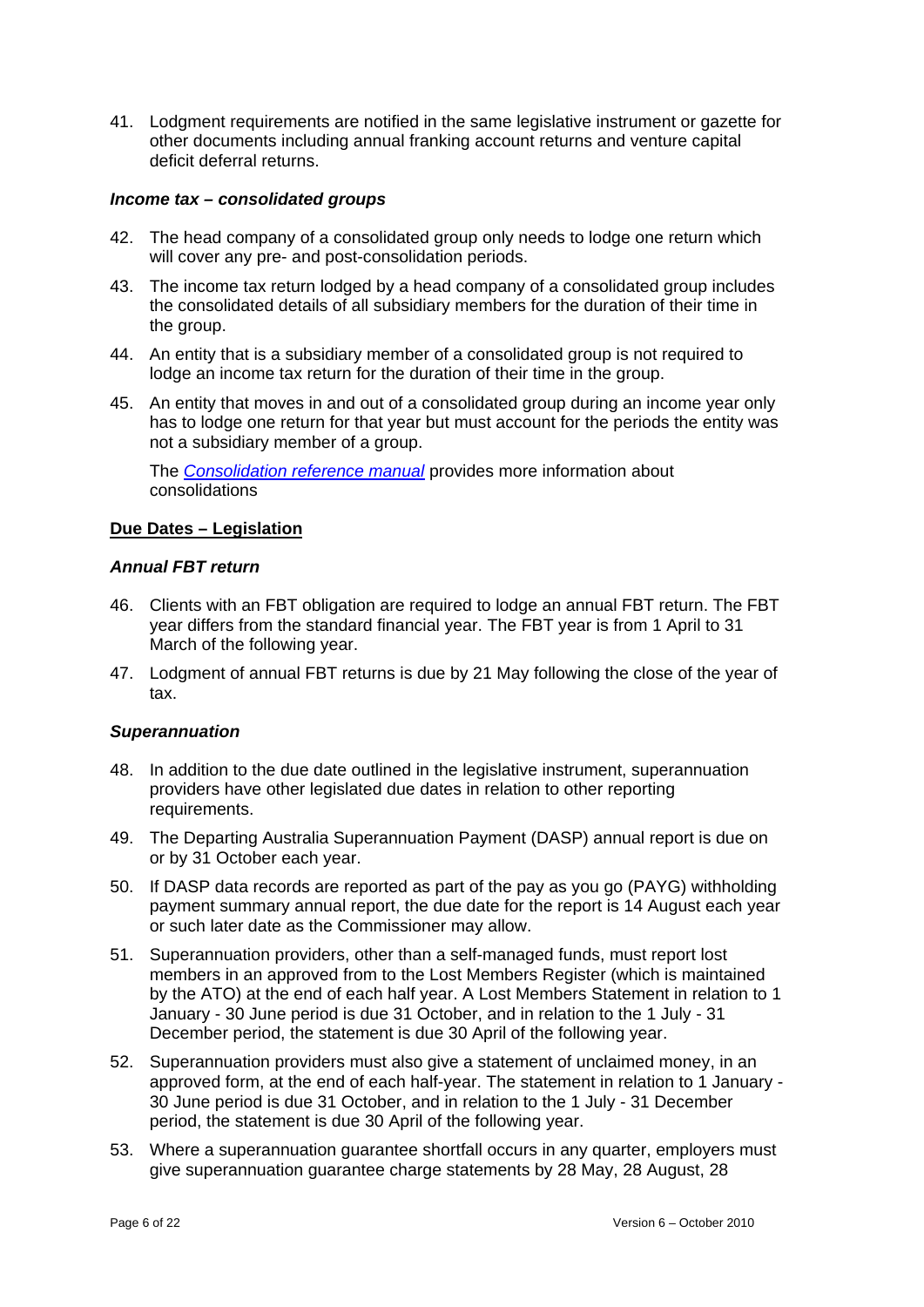November and 28 February respectively. These due dates relate to quarters that commence on 1 January, 1 April, 1 July and 1 October each year.

- 54. A superannuation provider must give the Commissioner a statement where the provider has been given a release authority and has paid an amount out of the superannuation plan in accordance with that release authority. The statement must be given within 30 days after the date of the payment.
- 55. Where contraventions of the *Superannuation Industry (Supervision) Act 1993* by a trustee(s) of a self managed superannuation fund are required to be reported to the ATO by an auditor or an actuary, the auditor/actuary contravention report must be lodged in the approved form as soon as practicable.

#### *Other obligations*

- 56. Where a person gives a TFN declaration to a payer, the TFN declaration must be lodged with us within 14 days of the declaration being made, except where the payer is a labour hire firm and the payee has not commenced work.
- 57. For each financial year, investment bodies must give us a written report in relation to all investments in the investment body (Annual Investment Income Report). The report must be lodged within four months after the end of the financial year; that is, 31 October following a financial year ending 30 June.
- 58. An obligation to lodge a Petroleum Resource Rent Tax annual return arises where a person derives assessable receipts in relation to a petroleum project. The due date for lodgment of an annual return is 60 days after the end of the year of tax in which a person derives the assessable receipts for financial years commencing on or after 1 July 2006 and 42 days after the end of the

#### *Activity statements*

- 59. The legislated due dates for taxpayers required to lodge monthly or quarterly activity statements are as set out in Appendix A.
- 60. The due date for lodgment and/or payment for entities with substituted accounting periods that:
	- (i) have not chosen to pay goods and services tax (GST) monthly or are not required to pay GST monthly, and
	- (ii) have a quarterly PAYG instalment obligation that does not align with the standard quarters ending September, December, March and June,

will generally be the 28th day of the month after the end of the instalment quarter. Where a monthly PAYG withholding obligation also exists, the withholding obligation for that month will also fall due on the 28th day and not the 21st day as would otherwise be the case.

- 61. Where an obligation exists to notify the Commissioner of the PAYG instalment, notification is due on or before the 21st day of the fourth month after the end of the income year. For June 30 balancers this will be 21 October following the end of the income year.
- 62. Generally, the due date for lodgment of an annual GST return will be the due date for lodgment of the income tax return. Where an entity has no obligation to lodge an income tax return, the due date for the annual GST return will be 28th February.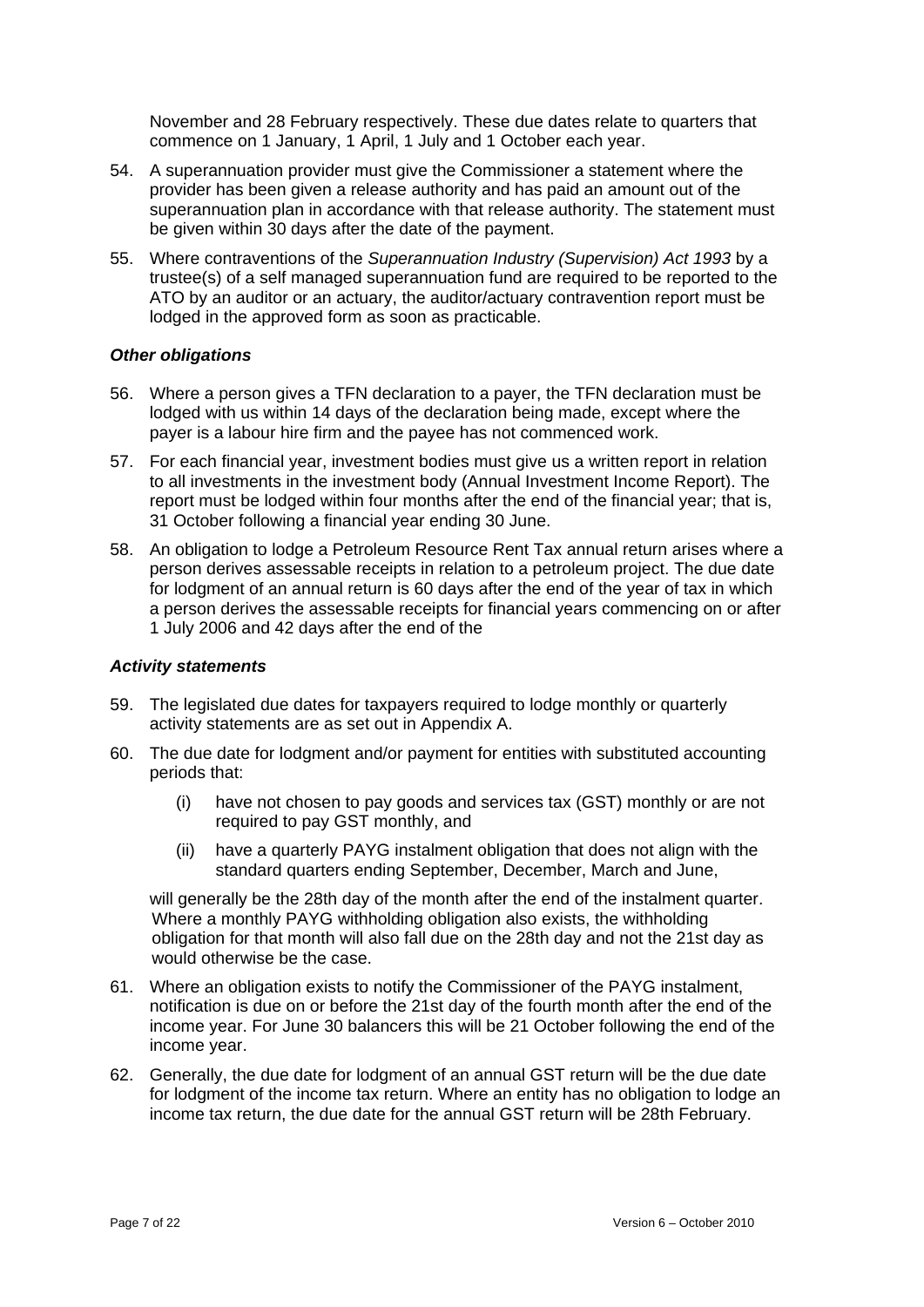#### *PAYG withholding – annual reports*

- 63. Under the PAYG withholding system, payers who withhold amounts from payments such as:
	- (i) payments for work or services
	- (ii) voluntary agreements, and
	- (iii) labour hire arrangements,

have an obligation to report annually either electronically or in paper form.

- 64. If lodging by paper the obligation to lodge is not fulfilled unless the payer lodges both a PAYG payment summary statement and all the relevant payment summaries.
- 65. Payers (employers) who choose to self-print their payment summaries must lodge them electronically with the ATO. Payers who lodge electronically are not required to complete a payment summary statement or send paper payment summaries to the ATO.
- 66. Any payer registered for PAYG withholding must lodge an annual report if there were any withholding events for the income year, including where the amount is 'nil'.
- 67. Any of the requirements for providing an annual report may be varied either for one payer or a class of payers. Variations for a class of payers can be given to each entity or made by way of a notice contained in a Legislative Instrument.
- 68. Variations for an individual payer must be made by written notice to the payer. For example, the ATO may forgo the need for a payer to lodge an annual report where that payer had 'nil' withholding for the income year and is no longer in business.
- 69. Under the PAYG withholding system, payers required to report no ABN withholding events have an obligation to lodge an annual report listing all those events. This report is called the *PAYG withholding where ABN not quoted annual report*.
- 70. There are two due dates for reporting PAYG withholding information for the year:
	- (ii) The due date is 14 August for payers who have an obligation to report on:
		- payments for work and services (individuals) including retirement payments,
		- annuities, and compensation payments
		- voluntary agreements
		- labour hire and other specified payments
		- eligible termination payments
		- alienated personal services payments
		- non-cash benefits
		- reportable fringe benefit amounts
	- (iii) The due date is 31 October for payers who have an obligation to lodge a report where there is a PAYG withholding:
		- '*where ABN not quoted'* reporting obligation
		- annual report payment to foreign residents
		- from interest and dividends and royalty payments to non-residents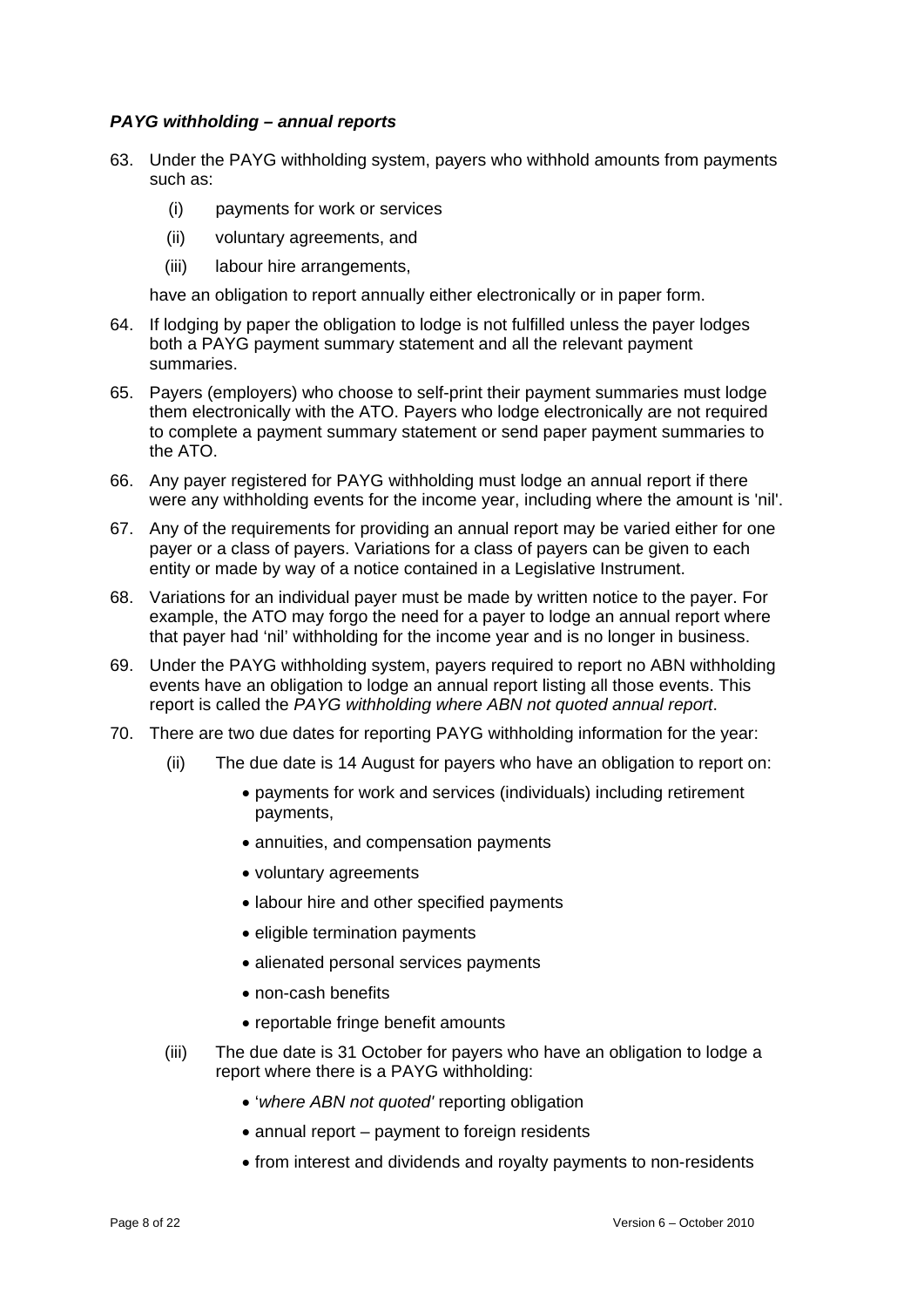*Note, that where the PAYG withholding annual report has been prepared by a tax*  agent, concessional due dates generally apply as set out in the tax agent lodgment *program.*

#### *Activity Statements and Instalment Notices - circumstances where notification not required*

- 71. Taxpayers with a PAYG instalment obligation only who have elected or defaulted to the GDP-adjusted notional tax method, do not need to lodge the instalment notice unless varying the instalment amount. The instalment or varied instalment amount must be paid by the due date. The approved form for varying the instalment amount is the instalment notice.
- 72. Where the taxpayer's only obligation is GST and they have elected to pay the GST instalment amount, the ATO will not require notification unless they vary the instalment amount. For FT purposes, these taxpayers must treat each GST instalment quarter as if it were a tax period. They may choose whether to give a FT return for any instalment quarter, however, they must lodge a return in the last quarter of a financial year if they have an increasing FT adjustment. There is no lodgment obligation except in these circumstances.
- 73. Where the taxpayer has GST and PAYG instalment obligations only and pays both using the instalment amount option, there is no lodgment obligation unless varying the instalment amounts.
- 74. There is no lodgment obligation for eligible annual PAYG instalment payers who choose to pay an annual PAYG instalment amount advised by us, unless they wish to vary the amount or calculate their instalment using the 'income times rate method'.

# *Elections – activity statements*

- 75. Where the law allows a taxpayer to vary their lodgment requirements, an election is the accepted mechanism.
- 76. Taxpayers may need to make elections to access streamlined reporting and instalment payment options. In some instances such elections may place additional lodgment obligations on taxpayers. For example, choosing the GST streamlined reporting option results in the need to also lodge an annual GST information report.
- 77. Elections are required to be made in the approved manner which can occur:
	- (ii) by ticking the appropriate box on an activity statement and lodging the form by the due date
	- (iii) by telephone
	- (iv) in writing.
- 78. Failure to make an election by the date required may exclude the taxpayer from their preferred option.
- 79. The ATO may also disallow an election, for example, an election to pay GST by instalments where the taxpayer has a poor compliance history.
- 80. Certain taxpayers may elect to report GST and/or PAYG withholding obligations more frequently than required by law. Reasons for this may include early access to credits, including FT credits (FTC), and more control over cash flow. Taxpayers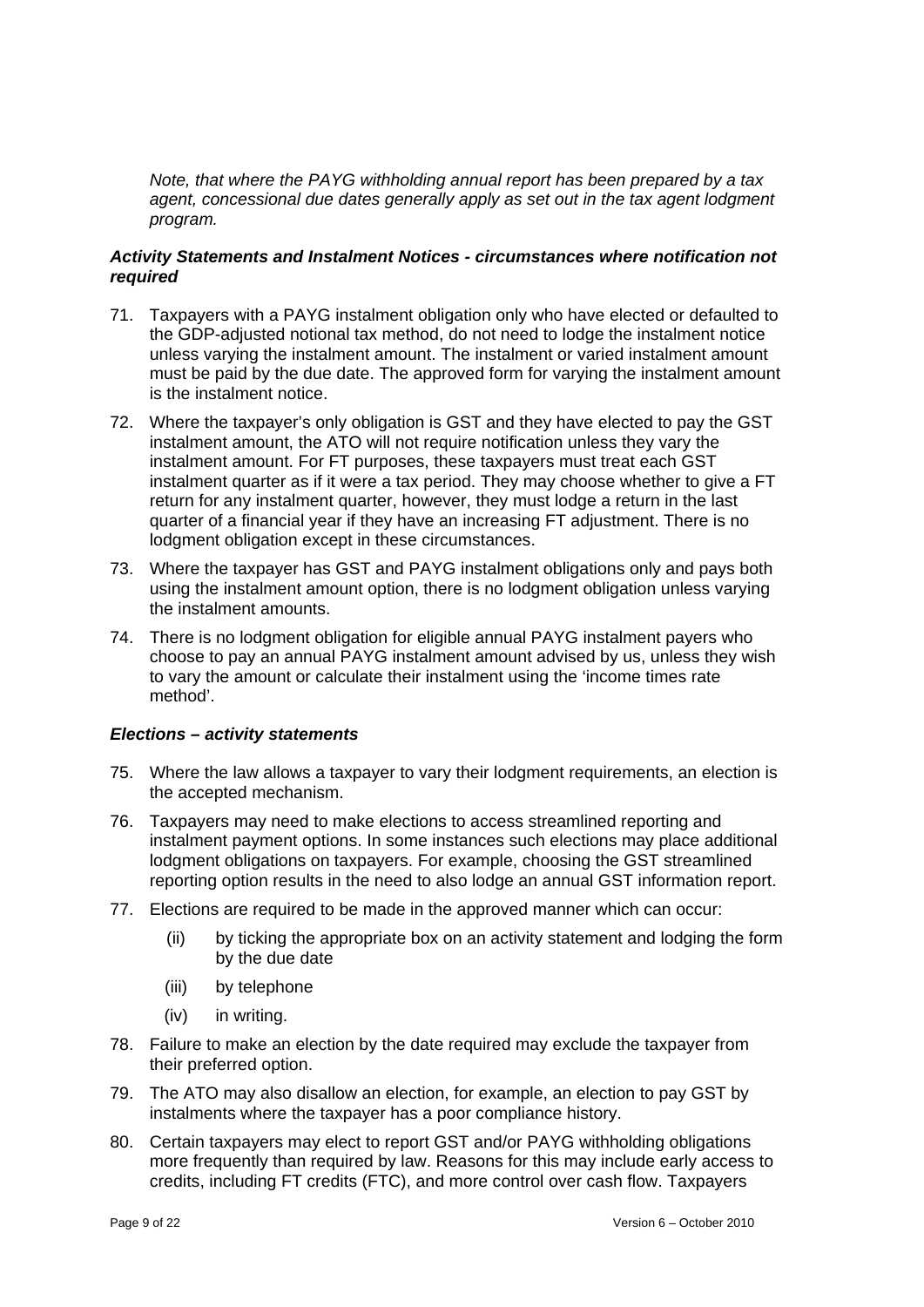making such elections must accept the responsibilities of changing their tax period, including more frequent exposure to a failure to lodge on time penalty and the general interest charge for failing to pay on time.

- 81. Eligible taxpayers will be able to elect to pay GST by instalments. This election, is usually made via the first quarterly activity statement of an income year, but must be completed and lodged by the appropriate due date.
- 82. An election to report and pay (or claim a refund of) GST annually must be made in the approved form by the due date, unless approval to allow a late election has been granted. This election may be lodged using interactive voice recognition, contacting the call centre or by writing to the ATO.
- 83. Those who are eligible to report and pay, or claim a refund of **GST annually** (that is **elect annual tax periods**) and wish to use this option must make an election by the due date. These elections need to be made by:
	- (ii) 28 October, for a quarterly lodger
	- (iii) 21 August, for a monthly lodger
- 84. The ATO may accept late elections after these dates.
- 85. Taxpayers that elect to pay GST by instalments quarterly are required to lodge an annual GST return. This is in addition to the notification of the instalment amount on quarterly activity statements where they have other activity statement obligations.
- 86. Taxpayers who elect to report and pay (or claim a refund of) GST annually are also required to lodge an annual GST return. Taxpayers have an annual tax period and will report and calculate their annual GST liability on the annual GST return.
- 87. Where taxpayers have registered for FT and have elected to report their GST annually, they are also required to lodge their FT return annually. The FT return and the annual GST return are combined on the same form.
- 88. If at any time during the year taxpayers elect to report GST amounts using the GST streamlined reporting method, they are also required to lodge an annual GST information report.
- 89. The ATO may, at any time, require a fuller and further GST return. The fuller and further return may be requested to cover more than one tax period. Any such return must be made in the approved form.
- 90. Taxpayers eligible to pay PAYG instalments annually may elect to do so by the date on which the first quarterly instalment would otherwise be due.
- 91. Once the annual election has been made, it will remain in force until either the taxpayer is no longer eligible for the annual option, or they choose to revert to quarterly reporting. Any change to a reporting period will occur at the beginning of the income year.
- 92. Head companies of consolidated groups that would otherwise be eligible do not have the option of reporting and paying PAYG instalments annually.
- 93. New GST registrants will be allowed up to six months from the date of effect of their GST registration to elect the annual GST option, or by the legislative due dates (whichever is the later).
- 94. Where a taxpayer would otherwise be eligible to report GST obligations on a quarterly basis there is provision for them to elect to report monthly.
- 95. If a taxpayer makes an election to report GST obligations on a monthly basis, they may: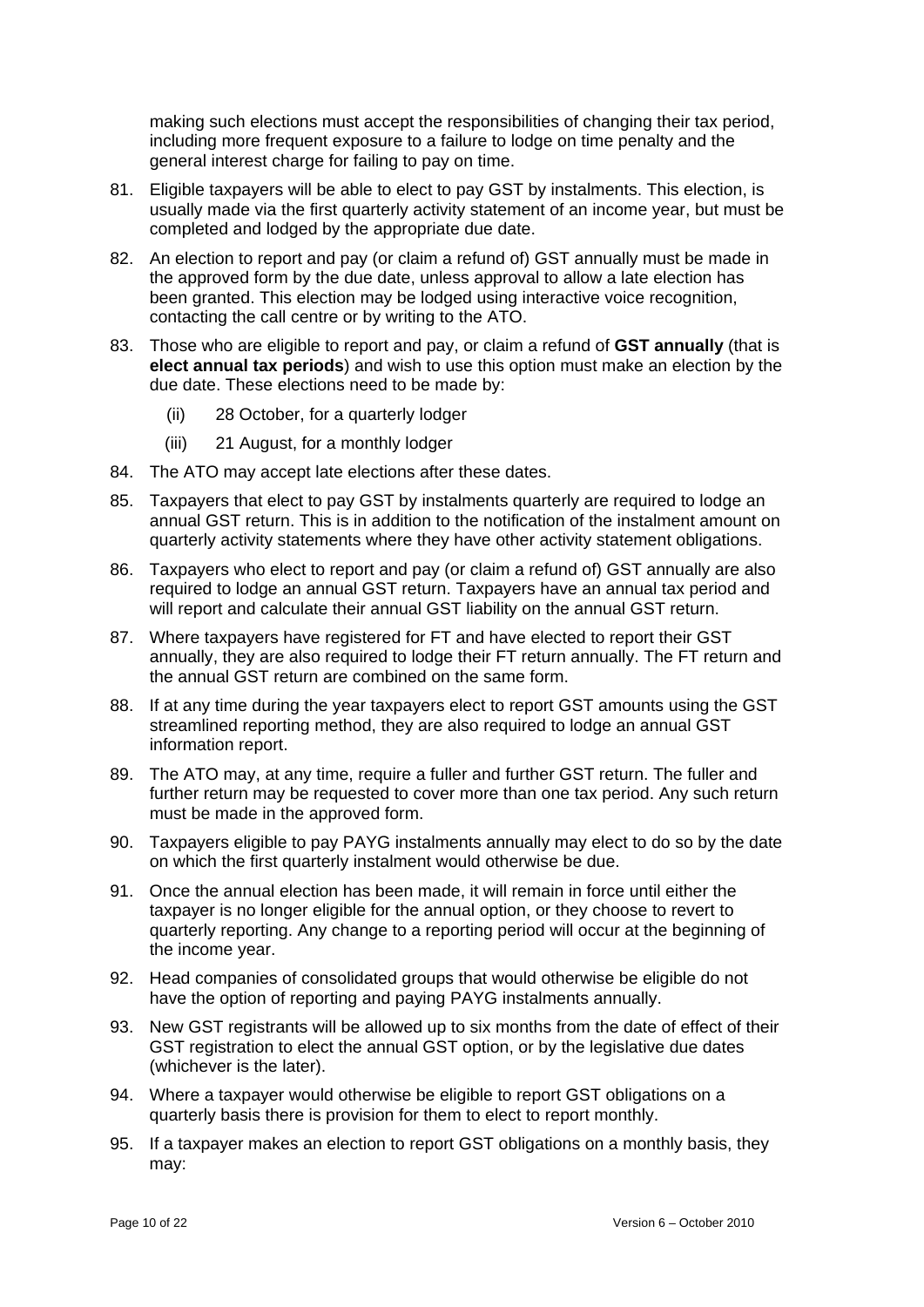- (ii) withdraw the election if more than twelve months have passed since the election took effect, or
- (iii) ask the ATO to revoke the election if less than twelve months have passed.
- 96. While the ATO would normally allow an early revocation of a monthly election, it would not be approved where we consider that the taxpayer is exploiting the provision. Particular consideration would be given to the level of purchases (and hence claims for GST credits on a monthly basis) and the expected level of sales made in the following quarters (thereby delaying their GST payments).
- 97. The ATO will only backdate the revocation of a taxpayer's monthly election where the application is received on or before the last day of the first month in the relevant quarter. In all other cases, the revocation will generally take effect from the start of the next quarterly tax period after the taxpayer lodges their application.
- 98. If a taxpayer is required, based on annual GST turnover being \$20 million or more to report GST obligations on a monthly basis the taxpayer may apply to have the monthly reporting period revoked. The ATO would generally change the taxpayer to a quarterly reporting period if the expected turnover falls below \$20 million and the taxpayer has been using monthly tax periods for at least 12 months.
- 99. Taxpayers wishing to participate in the deferred GST scheme must elect to report GST electronically on a monthly basis.

# **Due Dates - As the Commissioner directs**

- 100. The Commissioner can request annual amounts to be notified in an Annual GST information report for entities that choose to report less of their GST information quarterly (that is, where they have elected to use the simplified GST reporting option).
- 101. Generally, the due date for lodgment of an Annual GST information report will be the due date for lodgment of the entity's income tax return. Where there is no obligation to lodge an income tax return the due date will be 28 February.

#### **Special lodgment requirements**

# *GST*

102. Several special rules modify the general rule about who is required to lodge a GST return.

# *GST groups*

- 103. An entity that is the representative member of a GST group for the whole of a tax period is required to lodge an activity statement accounting for the GST obligations of the group. The other group members (i.e. the 'non-reporting members') who have obligations other than GST need to report these obligations on their own activity statements. All members of the group must have the same tax period for the period of time that they are grouped.
- 104. If an entity lodges a valid application to form a GST group within a tax period, the date of effect of the application will be backdated to the beginning of that tax period. The representative member must ensure that each non reporting member of the group has not notified GST amounts for that tax period.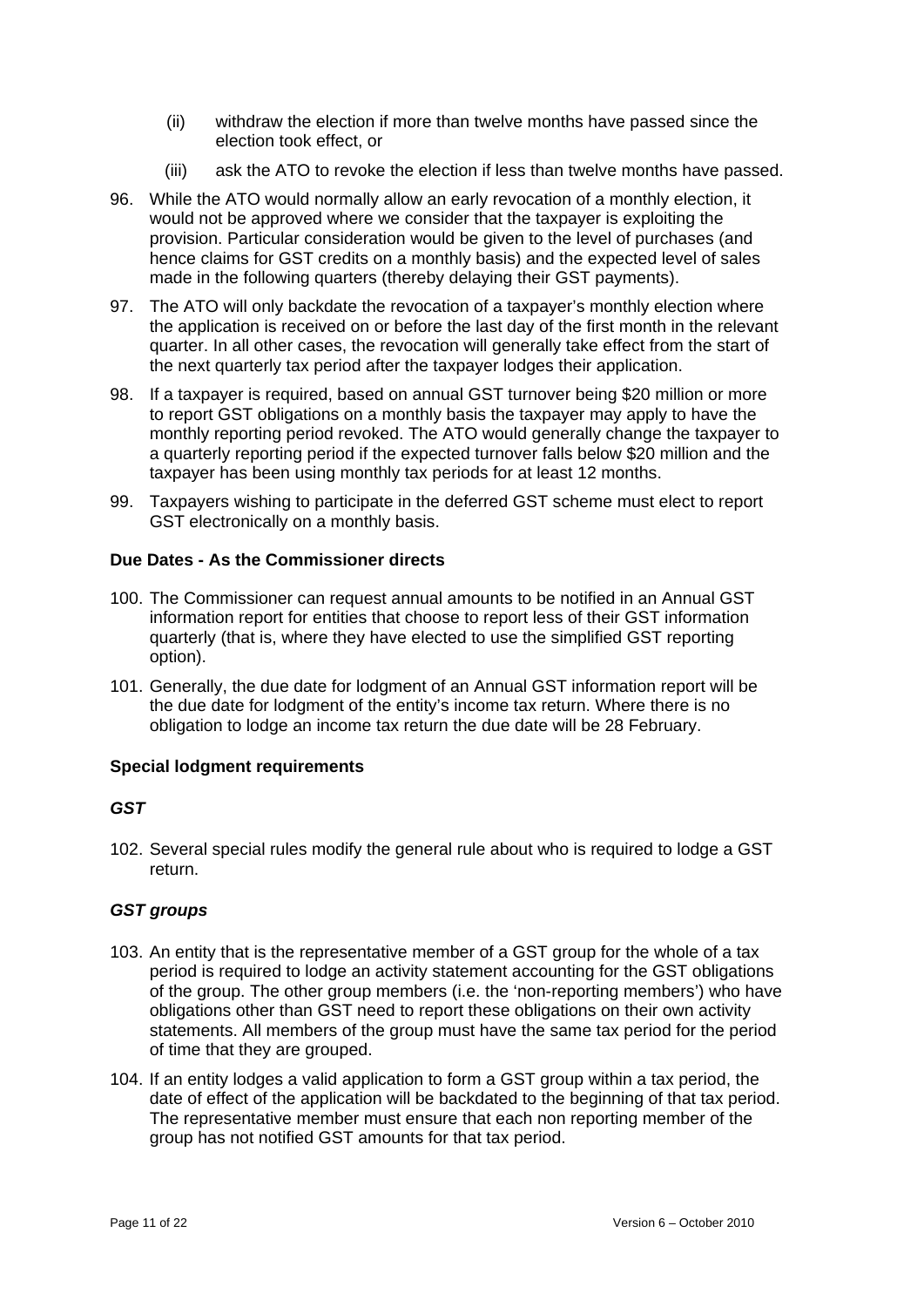105. Where a GST group that has elected to pay the notified instalment amount either quarterly or annually has a change in membership, an annual GST return to cover the period up until the membership change must be lodged by the  $21<sup>st</sup>$  of the month following the change in membership.

#### *GST joint ventures*

- 106. The joint venture operator of a GST joint venture must lodge a GST return for the GST joint venture for each tax period applying to the joint venture operator. The tax periods applying to the joint venture operator may not be the same as the tax periods otherwise applying to other participants in the joint venture.
- 107. Where an entity is a joint venture operator for more than one GST joint venture, a separate activity statement is required for each GST joint venture, unless the joint venture operator has elected to consolidate GST returns relating to all the GST joint ventures of the joint venture operator.

### *GST branches*

- 108. Where an entity separately registers each of its branches as GST branches, it is required to lodge a separate GST return for each branch for each tax period that applies to the entity.
- 109. If the entity carries on enterprises outside its GST branches, it must also lodge a GST return in relation to those other enterprises.

#### *Fuel tax*

- 110. Several of the special rules, which modify the general rule about who is required to lodge a GST return, are also adopted for the purposes of the FT law.
- 111. An entity that is the representative member of a GST group for the whole of a tax period is required to account for the FT obligations of the group in their activity statement for the period.
- 112. The joint venture operator of a GST joint venture must account for the FT obligations of the GST joint venture for a tax period in the activity statement that they lodge on behalf of the joint venture.
- 113. An entity who is the joint venture operator for more than one GST joint venture and has elected to consolidate the GST returns relating to all of the GST joint ventures for which the entity is the joint venture operator, must also consolidate all of the FT returns relating to those GST joint ventures.
- 114. An entity that has separately registered each of its branches as GST branches is also required to lodge a separate FT return for each branch for the tax periods that apply to the entity.
- 115. Entities carrying on an enterprise outside its GST branches must also lodge a FT return in relation to those other enterprises.

#### *Supplies by creditors in satisfaction of debts*

116. A supply in satisfaction of a debt occurs when a person supplies the debtor's property to a third person, in satisfaction of the debtor's debt. For example, if a person repossesses goods and sells them to recover a debt, they are considered to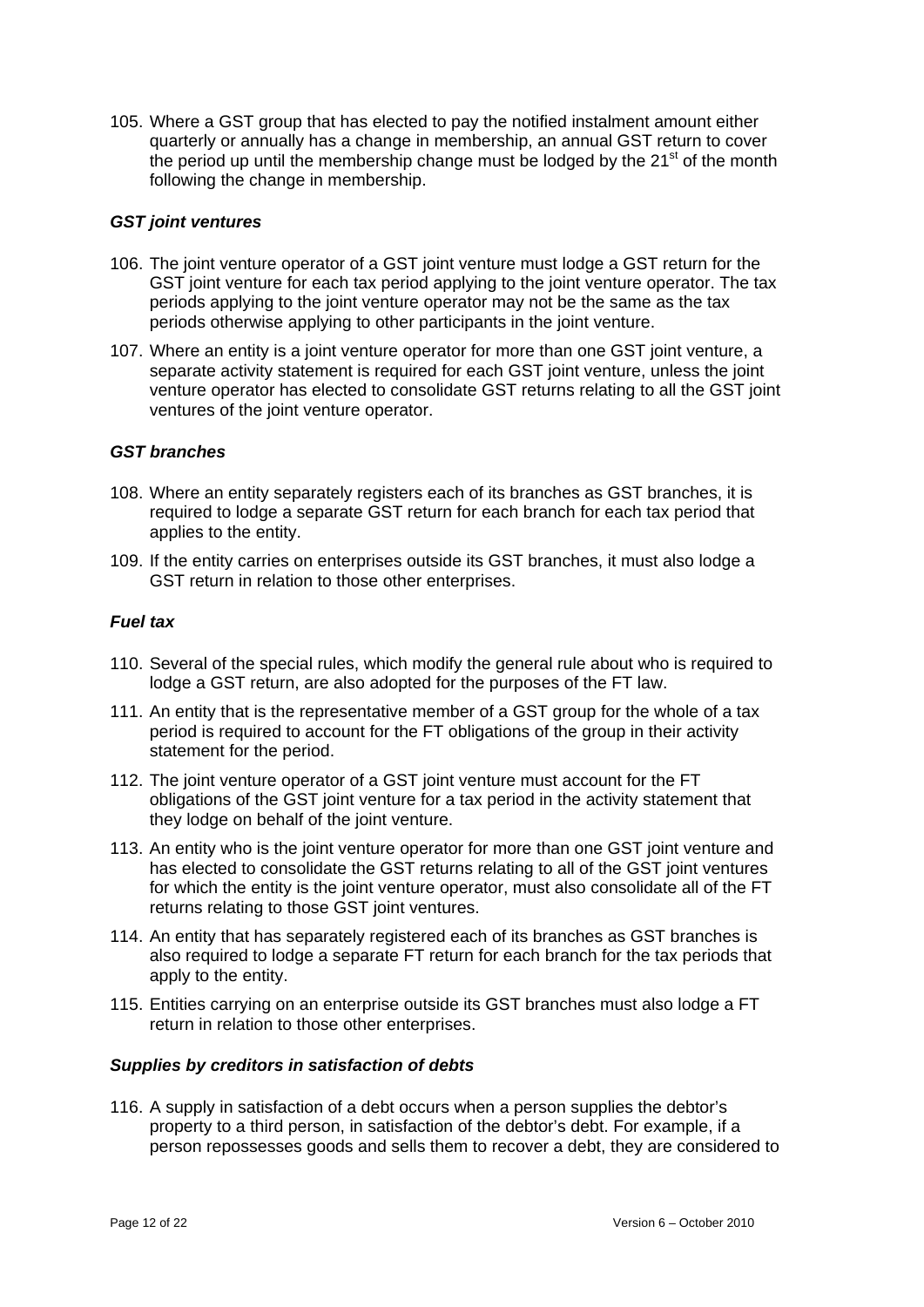be making a sale on behalf of the debtor and be liable for GST in the same way as if the debtor had made the sale.

- 117. Taxpayers who are not registered or required to be registered for GST who, during a month:
	- make a taxable supply in satisfaction of a debt, or
	- make an increasing adjustment to any such supplies (whether made in that month or a previous month),

must lodge a GST return within 21 days after the end of the month in relation to supplies made in that month and those adjustments

#### *Residents acting for non-residents*

118. Non-residents are not required to lodge a GST return for a tax period where either the net amount for the period is nil or their taxable supplies/importations are all made through a resident agent.

#### *Settlement of insurance claims*

119. Where an entity makes any taxable supplies under section 78-50 of the *A New Tax System (Goods and Services Tax) Act 1999* during a month and the entity is not registered or required to be registered during that month, it must lodge a GST within 21 days after the end of the month in relation to those supplies.

#### *Large PAYG withholders*

- 120. Large withholders who make a payment which is equal to the total liability for the reporting period, are not required to lodge a separate notification at the time of the payment. However, where the payment is less than the liability (for example partial payment), the remitter must contact us to advise the total liability for the period.
- 121. Where the payment is less than the liability because the remitter is utilising a net GST credit, the remitter must notify us of their full liability using a PAYG withholding liability notification form.
- 122. Large withholders are required to report the total amount paid for salary, wages and certain other payments on their activity statement, either monthly or quarterly. Where a large withholder has no other activity statement reporting obligations, a quarterly activity statement will be provided to allow this figure to be reported.

#### *PAYG withholding branches*

- 123. An entity may choose to divide its PAYG withholding reporting and paying responsibility into separate PAYG withholding branches where it meets certain conditions related to its accounting systems, and activities or locations.
- 124. The entity remains responsible for all reporting obligations although it has divided into branches.
- 125. Where the entity is a large withholder, each branch will have large withholder status because they still remain part of the large withholder entity.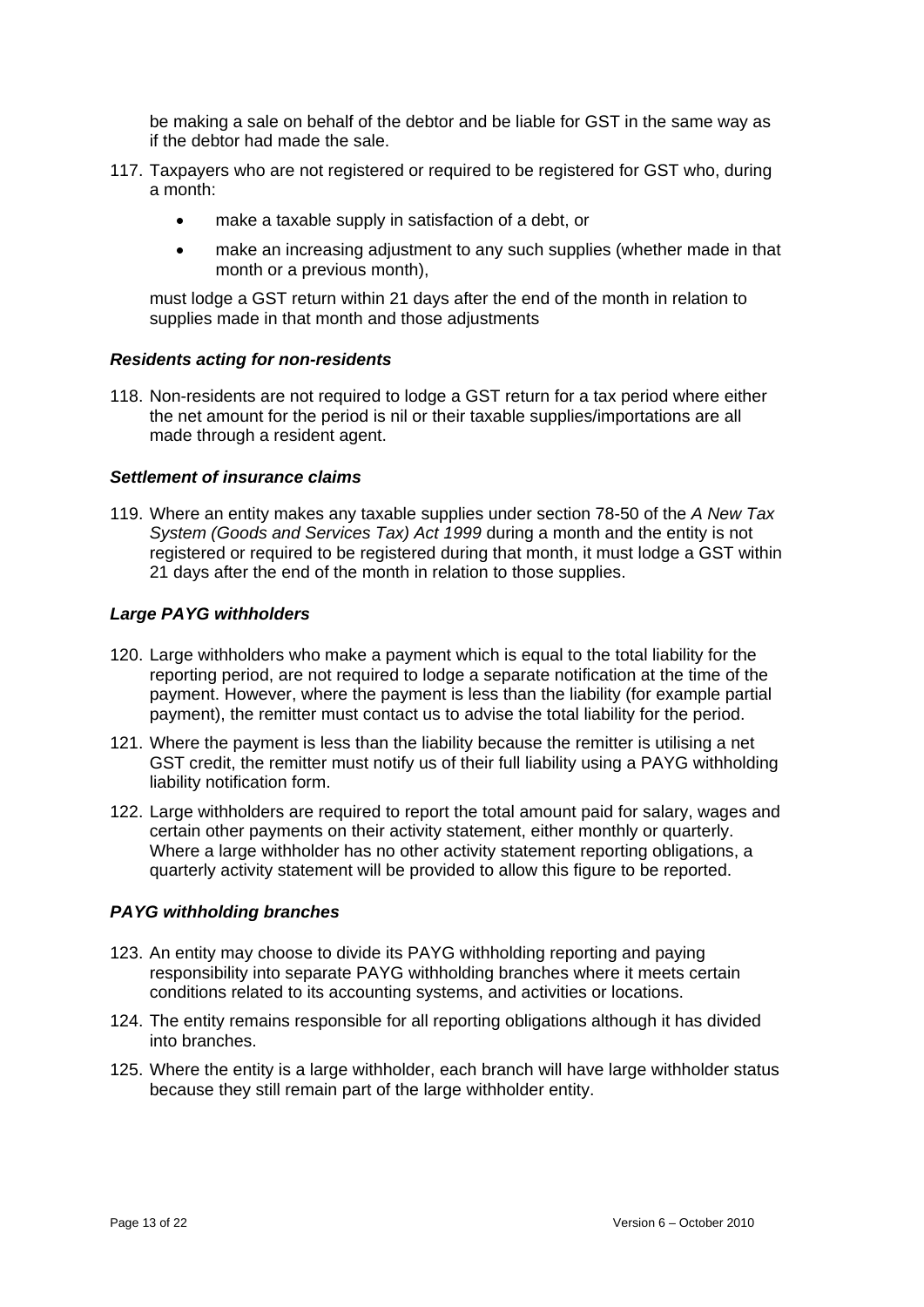# *Company officers (including public officers)*

- 126. Every company which carries on a business or derives income from property in Australia is required to be represented by a public officer appointed by the company, unless exempted by the Commissioner.
- 127. The public officer is responsible for the carrying out of all responsibilities required of the company under the *Income Tax Assessment Act 1936*, (ITAA 1936), *Income Tax Assessment Act 1997* (ITAA 1997) and Schedule 1 to the *Taxation Administration Act 1953* (TAA) or the regulations. If the company does not meet all of its requirements, the public officer will be liable to the same penalties that would accrue to the company.

#### *Agents and trustees (including receivers)*

128. An agent or trustee will have the same responsibilities as the taxpayer for complying with income tax legislation in respect of the income, or any profits, or gains of a capital nature, derived in a representative capacity, or derived by the principal by virtue of an agency, and for payment of tax.

#### *Liquidators*

- 129. Section 254 of the ITAA 1936 makes a liquidator personally liable for the income tax obligations and liabilities arising under the ITAA 1936 from the date of their appointment. As the liquidator takes control of a company's affairs on behalf of creditors, members and, in court initiated cases, the Court, the liquidator's responsibility prevails over the responsibility of the public officer under section 252 of the ITAA 1936 to lodge a return.
- 130. Further, under section 163 of ITAA 1936 the Commissioner can also require the liquidator to lodge returns for periods prior to the liquidator's date of appointment.
- 131. The Commissioner will only require lodgment of any returns by a liquidator after having regard to the following factors:
	- The prospect for, and likely size of, a dividend being paid to unsecured creditors.
	- The likelihood that the return would, if lodged, reveal an increase in the tax liabilities owed to the Commissioner.
	- The availability of books and records of the company taxpayer which would make it possible for the liquidator to prepare the returns.
	- The likelihood that the liquidator's cost of preparing those returns would be covered by the assets of the liquidated company without resulting in an inordinate adverse impact on returns to other creditors.
	- The wider community benefits of having the tax returns lodged.

#### *Deceased taxpayer*

132. For deceased estates, we have the same powers and remedies for the assessment and recovery of taxes and charges from the trustees of the estate as we would have had against the taxpayer if the taxpayer were still alive (see Chapter 32 'Deceased Estates'). The trustee is obliged to provide any returns or other information that the taxpayer was liable to provide.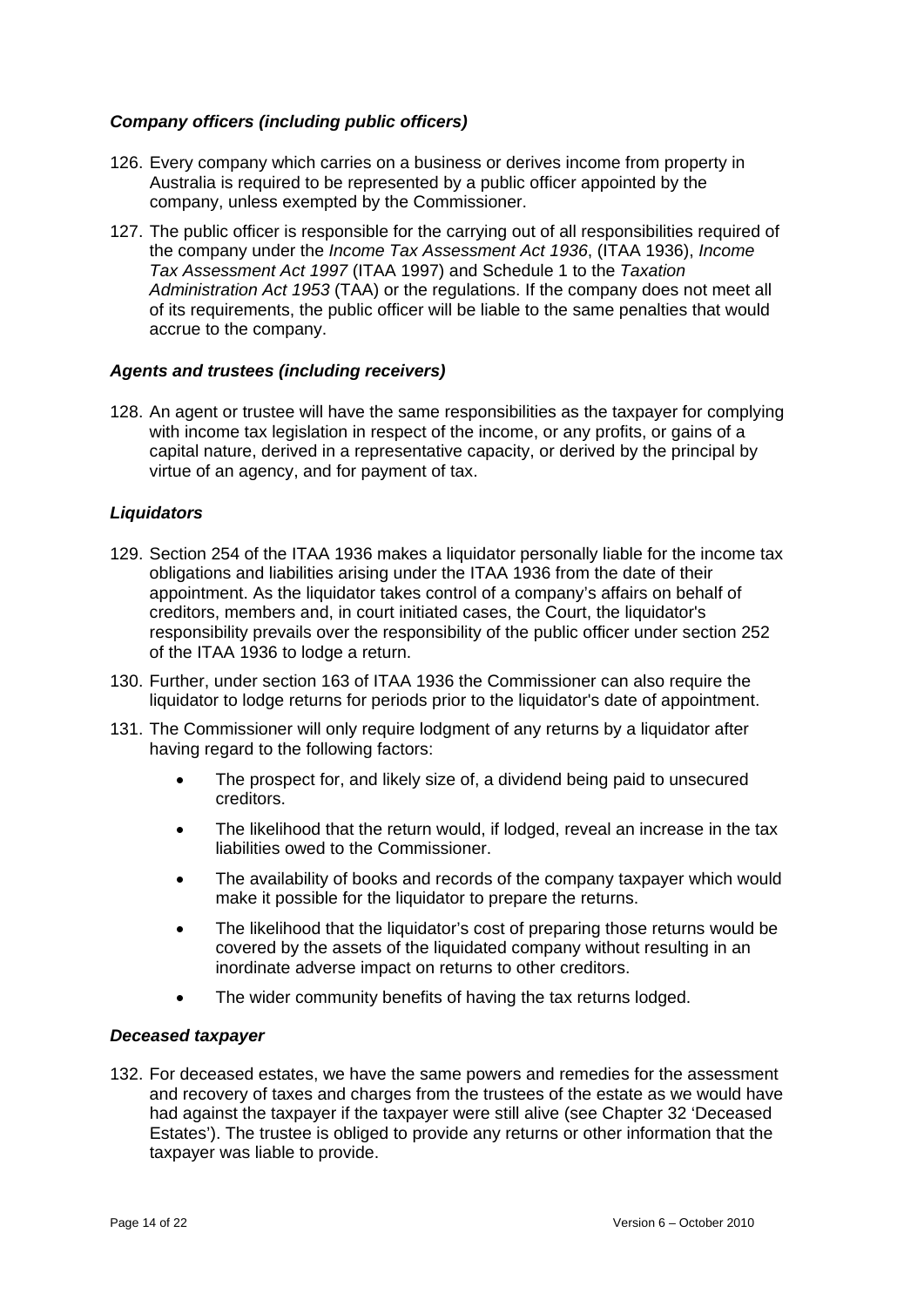## *Bankruptcy*

- 133. In the Full Federal Court in *DFC of T v. Jones* (1999) 99 ATC 4373, it was held that the Commissioner of Taxation has the power under section 168 of the ITAA 1936 to issue two part-year assessments in respect of the one year of income.
- 134. From the date of that decision (29th March 1999), taxpayers who become bankrupt during an income year will be assessed for the period from the beginning of the income year to the day the taxpayer became bankrupt, and assessed separately for the period from the day after the date of bankruptcy to the end of the income year.
- 135. This may require lodgment of separate returns for the pre and post-bankruptcy periods.
- 136. Where bankruptcy occurs during an activity statement period, separate activity statements may be required for both the periods before and after the date of bankruptcy.
- 137. There is no requirement in relation to PAYG instalments or PAYG withholding to complete separate activity statements for pre and post-bankruptcy. However, for GST, LCT and WET the Commissioner may determine that another tax period applied to a person from the date of bankruptcy to what would otherwise have been the end of the tax period. This will place a requirement on the taxpayer and their representative to lodge separate activity statements for both the periods prior to and after the date of bankruptcy detailing GST amounts.
- 138. When a taxpayer who has been making GST instalment payments becomes bankrupt, an annual GST return accounting for the period up to the date of bankruptcy must be lodged by the 21st day of the month following bankruptcy.

#### *Incapacitated entities*

- 139. A representative of an incapacitated entity must take on the GST reporting period that applied to the incapacitated entity. The representative must also take on the GST reporting period that applied to the incapacitated entity for the purpose of lodging a FT return.
- 140. Returns for GST instalment payers or GST annual reporters who become bankrupt or for instalment payers or annual reporters, (not an individual), who go into liquidation, receivership or for any reason ceases to exist, are due on or by the 21st day of the month following the instalment or annual tax period that ends because of bankruptcy, liquidation, receivership or cessation.

#### *Electronic lodgment requirements*

- 141. An entity with an annual turnover of \$20 million or more must lodge GST returns electronically.
- 142. An entity that is required to lodge GST returns electronically must also notify electronically all other BAS amounts where notification is required on the same day as the GST return.
- 143. The ATO will allow reasonable time for the taxpayer to arrange their affairs to meet electronic reporting and payment requirements.
- 144. An entity may also choose to lodge and pay electronically.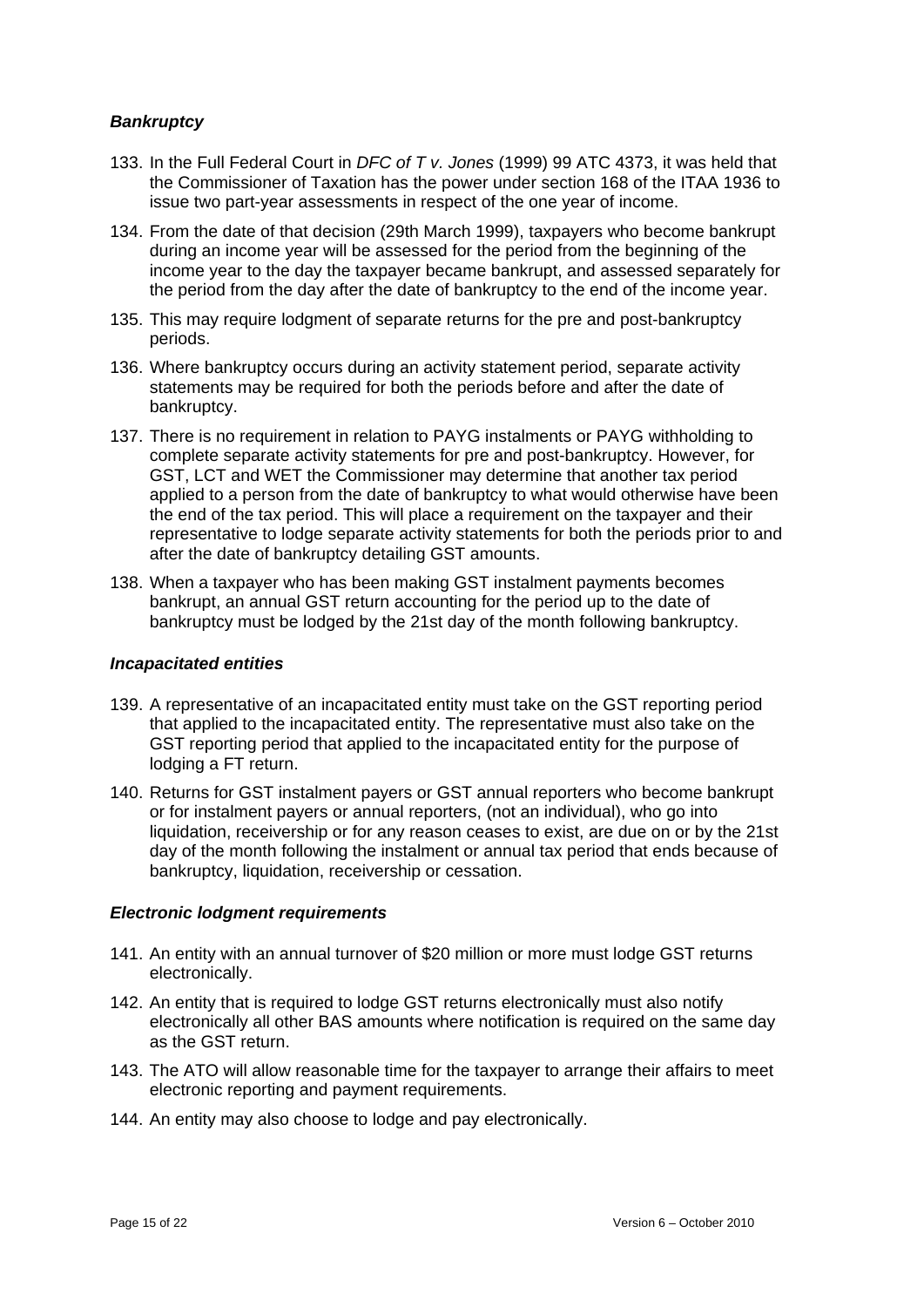145. Generally, entities required to lodge electronically will be excluded from any concessional lodgment arrangements offered as an incentive to engage in electronic transactions.

#### *Varying reporting requirements*

- 146. Reporting periods for tax obligations such as GST and PAYG withholding can be varied in certain circumstances. Generally a change in reporting period will be triggered by:
	- (i) change in eligibility
	- (ii) poor compliance history, or
	- (iii) client initiated/requested.

# *Change in eligibility*

- 147. GST legislation provides for the revision of monthly/quarterly status based on GST turnover with effect from the first day of a three month tax period. Where the monthly tax periods have been determined based on GST turnover the tax period will not be varied within 12 months of the date of the determination.
- 148. PAYG withholding legislation requires that a payer's classification be changed from small to medium if the total amount withheld in the preceding financial year exceeded \$25,000 or, from small or medium to large if the total amount withheld in the preceding financial year exceeded \$1 million. Each year we will conduct a review and advise affected payers if there is a change in their status.
- 149. Where a more frequent reporting period is required following a review (for example a change in status from a 'medium' withholder to a 'large' withholder) we will allow a reasonable amount of time for the taxpayer to arrange their affairs.

#### *Poor compliance history*

- 150. We will consider a taxpayer to have a poor compliance history if:
	- (i) the taxpayer has a history of lodging approved forms late or not at all, or
	- (ii) we have taken action to establish liabilities because of a lack of cooperation by the taxpayer.

These are indicative only and any other relevant factors will be taken into account.

- 151. GST legislation has a specific provision for the Commissioner to determine that one month tax periods apply to a taxpayer who has a history of failing to comply with any taxation obligation, when the taxpayer would otherwise qualify for quarterly tax periods.
- 152. If monthly tax periods have been imposed because of a poor compliance history, the taxpayer reporting requirement will not revert to quarterly tax periods for a minimum of twelve months.
- 153. Where monthly tax periods apply for GST, they will also apply for FT, LCT and WET.
- 154. Where GST lodgments are not up to date, an otherwise eligible taxpayer will not be offered the option of a quarterly instalment amount set by the Commissioner.
- 155. A taxpayer's PAYG withholding status may be varied from small to medium or large, or from medium to large, for failing to comply with withholding obligations. This will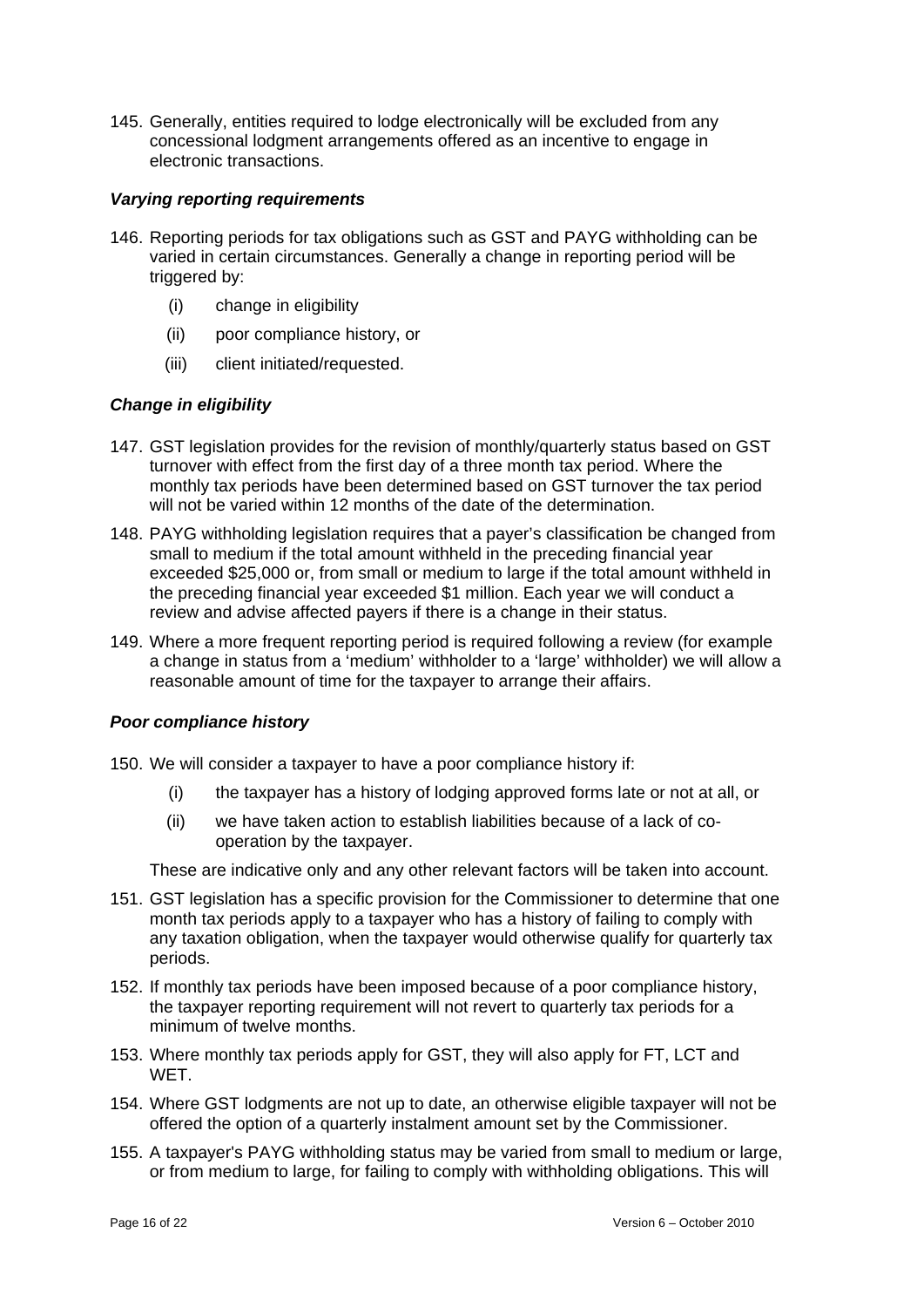result in more frequent reporting and payment obligations. Any such variation made on the basis of a poor compliance history will apply for a twelve month period. If a taxpayer is also registered for GST, both the PAYG withholding and GST reporting will be changed to monthly. These are reviewable decisions, a person who is dissatisfied with these variations may object against these decisions.

156. More frequent reporting and payment obligations will not necessarily be applied on each and every occasion that a taxpayer fails to comply with an obligation. Those taxpayers who consistently fail to meet their obligations may benefit from the more frequent reporting/payment requirements. Additionally, it offers an opportunity for those taxpayers who are having difficulty managing cash flows, to account for their liabilities monthly on a more structured arrangement than through the voluntary payments option.

# *Client initiated / requested*

- 157. For PAYG withholding, the payer may apply in writing to have the withholder status varied downwards. Generally an application will only be allowed where the payer's amounts withheld are likely to have fallen permanently below the relevant threshold or where other unusual circumstances apply. There is no set period of time for which this new reporting period applies. We will notify the withholder of the determination which will only have effect for a particular month if it is given before that month. A payer who is dissatisfied with this determination has the right to object against the decision.
- 158. Eligible taxpayers can elect to report PAYG instalments annually by notifying the ATO in the approved form, on or before the day on which the first quarterly instalment would otherwise be due. An annual election remains in force until the taxpayer ceases to meet annual eligibility criteria, or chooses to revert to quarterly instalments the following year. Any change to a reporting period will occur at the beginning of the year of income.

#### *Consequences of varying reporting requirements*

- 159. When a taxpayer makes an election to report obligations more frequently than they are legislatively required to, they fall under the provisions governing their chosen reporting period. This choice also provides additional exposure to penalties for failing to lodge statements on time. For example, if a taxpayer elects a monthly reporting period and is subsequently late with any lodgment, a failure to lodge on time penalty may be applied in respect of each document not lodged by the due date.
- 160. Taxpayers would generally make this election to either gain earlier access to GST or FTC or to assist them to manage their cash flow by making more frequent payments.
- 161. Taxpayers wishing to make more frequent payments towards their expected activity statement liabilities are able to do so voluntarily without the requirement to change their lodgment period. A booklet of payment vouchers may be obtained to facilitate voluntary payments.

#### *Income tax exemptions - partnerships*

162. The Commissioner may grant an exemption from lodging a partnership return where: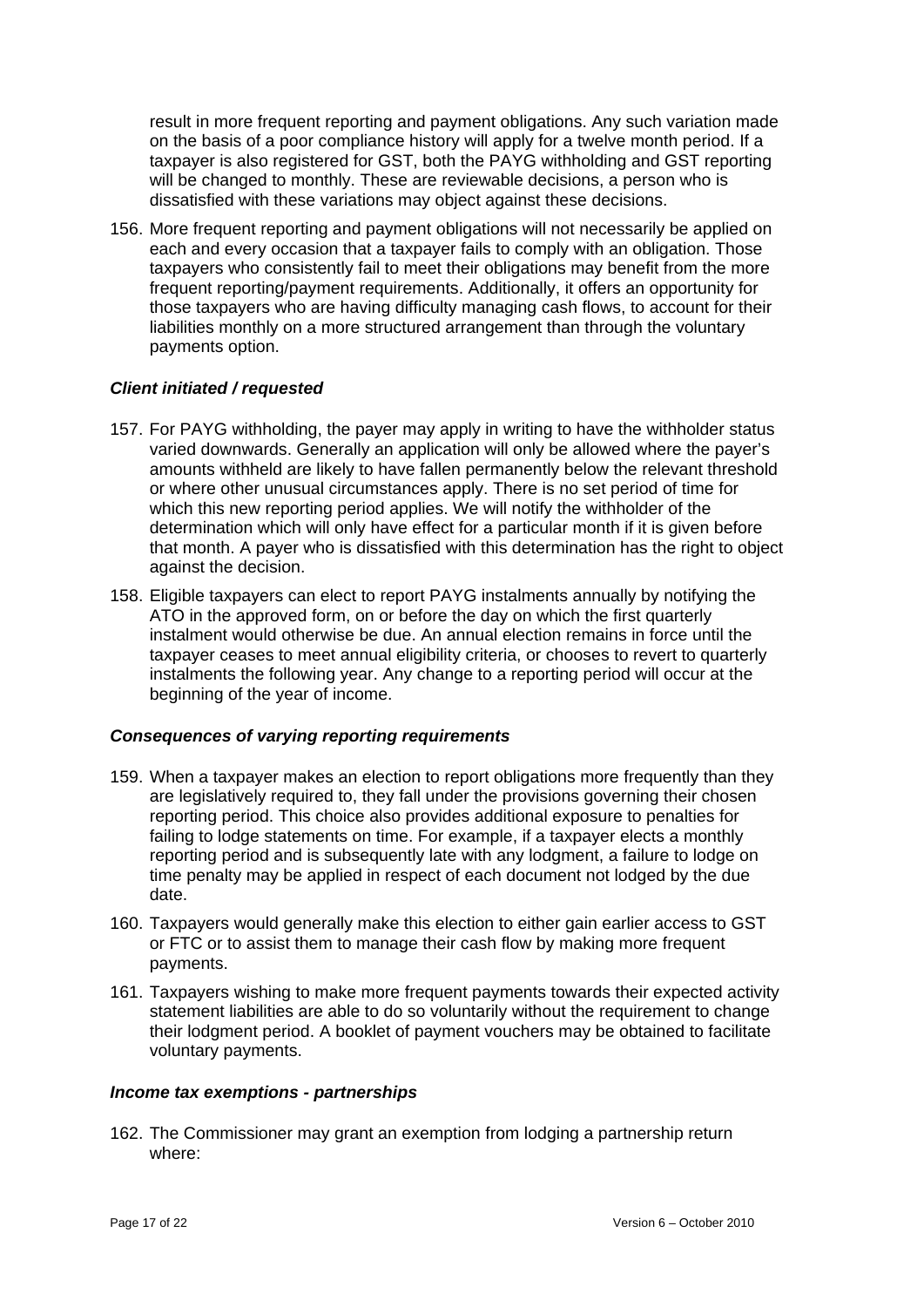- (i) the partnership's only income is either rent from an investment property held by the partners as co-owners or interest derived jointly by the partners; or both and each partner shows their share of the income and expenses in their own tax return; or
- (ii) an application for exemption from lodging a partnership tax return has been approved by the ATO.
- 163. An exemption is not granted where a partner is claiming a credit for amounts withheld, under the no ABN withholding rules, from payments made to a partnership.

# **TERMS USED**

Activity statement – a form that allows the taxpayer or representative to report obligations for GST, LCT, WET, PAYG withholding, PAYG instalments, FBT instalments and FTC.

Business activity statement (BAS) – a personalised form lodged by those taxpayers who have an obligation to lodge an activity statement and have a GST role as well as other obligations such as WET, LCT, PAYG instalments, PAYG withholding, FBT instalments and FTC. A BAS must be lodged with the ATO for each tax period.

Cessation event – occurs to a provisional head company of a MEC group if the company ceases to be qualified to be the provisional head company, or the company ceases to exist.

Consolidated entity – is an entity which is part of either a consolidated group or a multiple entry consolidated (MEC) group.

Consolidated group – consists of an Australian resident head company and all of its Australian resident wholly-owned subsidiaries. An eligible wholly-owned group becomes a consolidated group after notice of a choice to consolidate is given to the Commissioner.

Eligible tier-1 – company member of a MEC group means there is no other entity interposed between the tier-1 company and the 'top' company. The requirements are detailed in section 719-15 of the ITAA 1997.

Full self assessment taxpayer – is as defined in subsection 6(1) of the ITAA 1936 and means any of the following:

- (i) a company
- (ii) the trustee of a trust that is a corporate unit trust in relation to the current year for the purposes of Division 6B of Part III
- (iii) the trustee of a trust that is a public trading trust in relation to the current year for the purposes of Division 6C of Part III
- (iv) the trustee of a fund that is an eligible ADF (as defined in section 267) in relation to the current year
- (v) the trustee of a fund that is an eligible superannuation fund (as defined in section 267) in relation to the current year
- (vi) the trustee of a fund that is a pooled superannuation trust (as defined in section 267) in relation to the current year
- (vii) the trustee of an FHSA (as defined in subsection 6(1) of the ITAA 1936) in relation to the current year.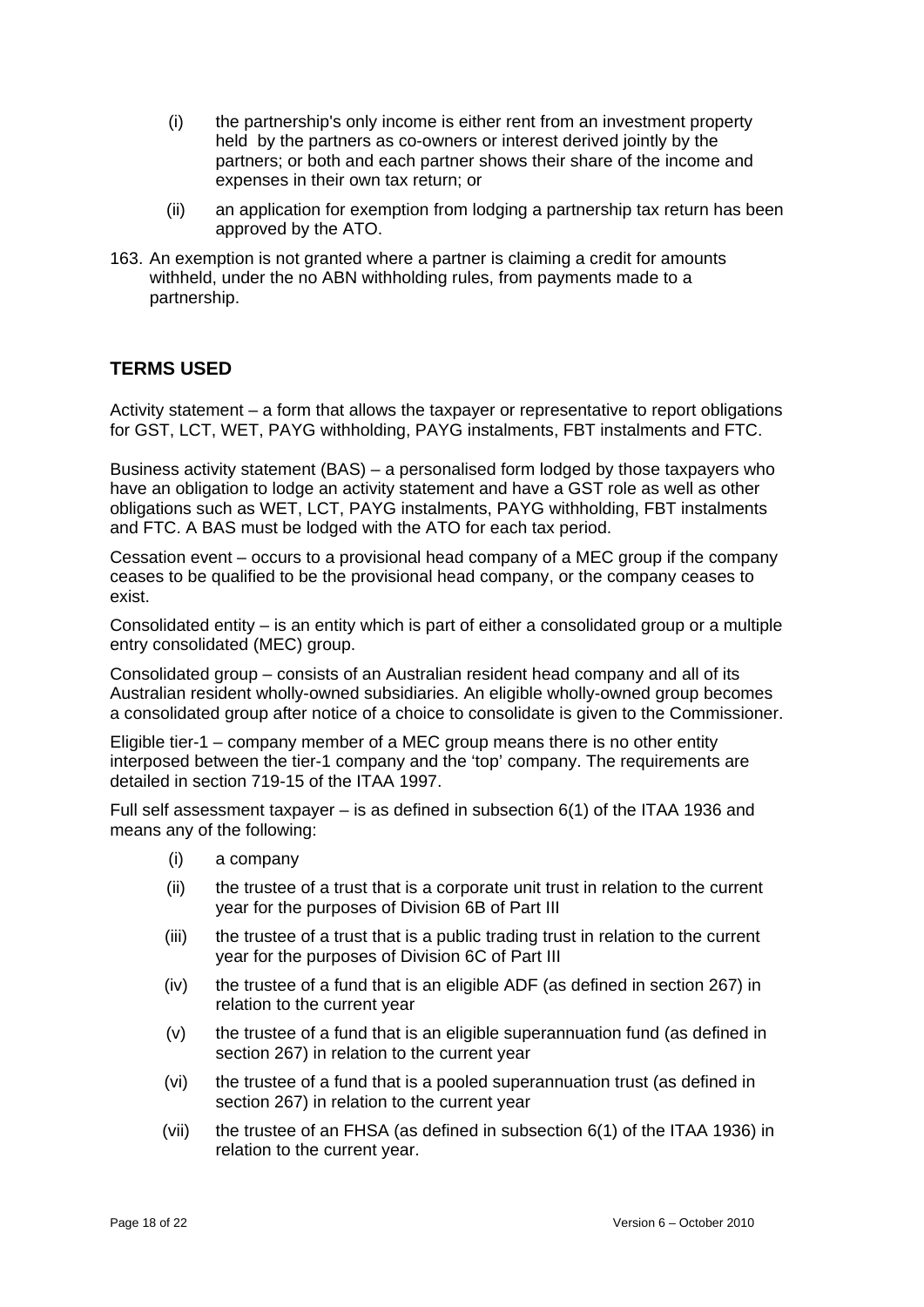*Note: A corporate limited partnership is taken to be a company under section 94J (ITAA 1936) so it will fall within paragraph (a) of this definition.* 

GST return – refers to the BAS when referring to the entity's annual, monthly or quarterly GST obligation.

Head Company – of a consolidated group must be an Australian resident and beneficially owns all of the membership interests in at least one other company. It is further defined in subsection 703-15(1) of the ITAA 1997.

Income time rate option – when an entity is required to report their 'actual' income amount for an instalment period which is then multiplied by the advised 'Commissioner's rate' to determine their PAYG instalment liability.

Instalment activity statement – a personalised form issued by the ATO for reporting tax obligations to be lodged by taxpayers who are either not registered or required to be registered for GST, or who are not required to report GST in a particular period, but may have other reporting obligations

Legislative instrument – means an instrument registered on the Federal Register of Legislative Instruments as required by the *Legislative Instruments Act 2003*. It is an instrument in writing:

- (a) that is of a legislative character, and
- (b) that is or was, made in the exercise of a power delegated by the Parliament.

It determines the law or alters the content of the law, rather than applying the law in a particular case and it has the direct or indirect effect of affecting a privilege or interest, imposing an obligation, creating a right, or varying or removing an obligation or right. ATO rulings are not legislative instruments.

MEC group – means a multiple entry consolidated group. A MEC group consists of certain Australian-resident entities that are wholly-owned subsidiaries of a foreign 'top' company. The requirements are set out in Subdivision 719-B of the ITAA 1997.

Notification of choice – is made by the head company of a consolidatable group or jointly by the tier-1 companies of a potential MEC group. It is given in the approved form to the Commissioner and states that the group is taken to be consolidated on and after a day that is specified in the choice.

PAYG instalments – system used for paying instalments during the income year towards a taxpayer's expected tax liability on business and investment income. The actual tax liability is worked out at the end of the income year when the annual income tax return is assessed. PAYG instalments for the year are credited against the assessment to determine whether the taxpayer owes more tax or is owed a refund.

PAYG withholding – is the system whereby payers withhold amounts from payments to payees and report and pay the withheld amounts to the ATO.

Provisional head company – of a MEC group means the company that holds an appointment in force under section 719-60 of the ITAA 1997 as the provisional head company of the group.

Special conversion event – occurs when a consolidated group converts into a MEC group. The requirements are outlined in section 719-40 of the ITAA 1997.

Subsidiary member – of a consolidated group must be an entity which is an Australian resident and must be a wholly-owned subsidiary of the head company of the group. The requirements are listed in section 703-15 of the ITAA 1997.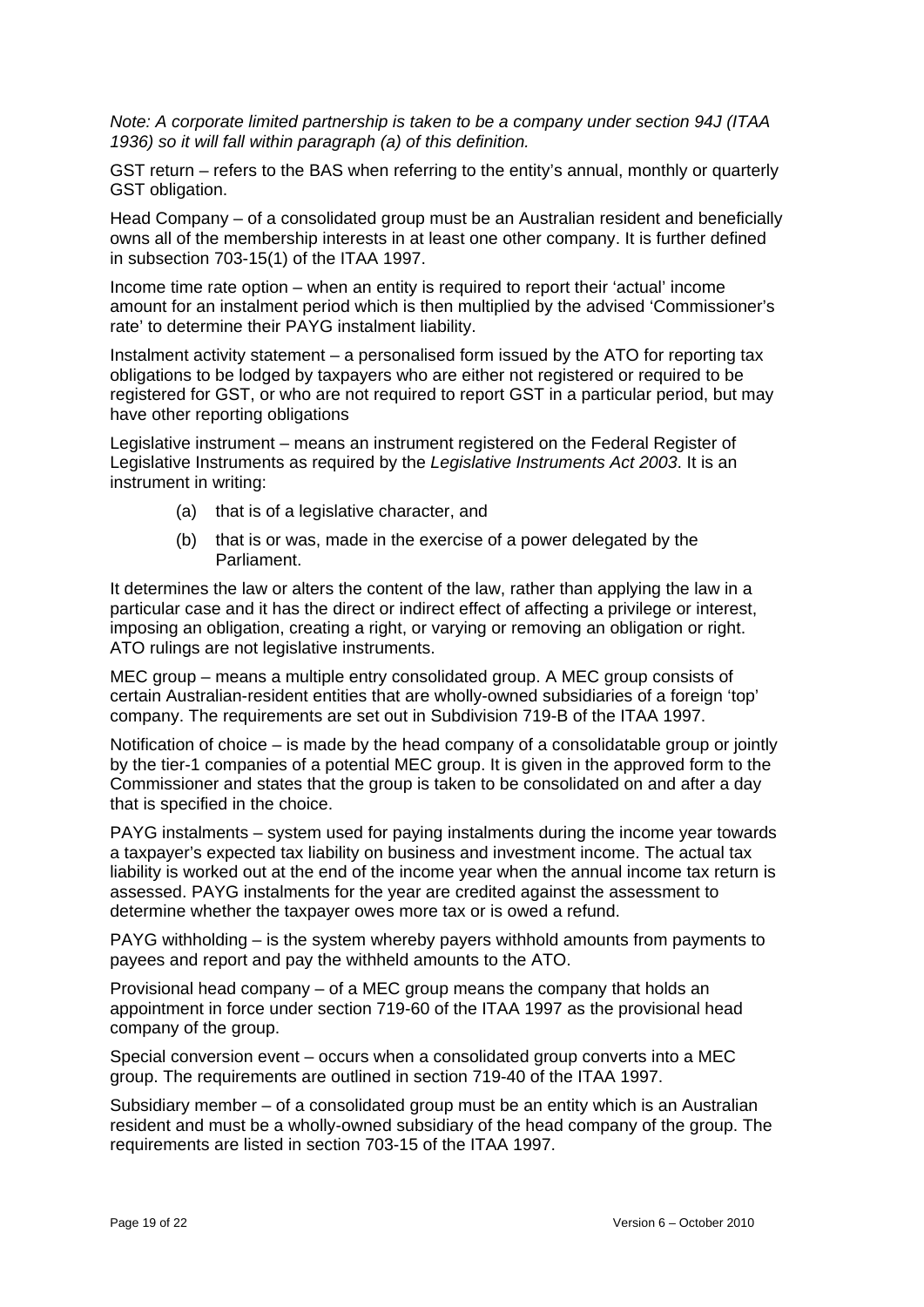Substituted accounting period – is an accounting period that has a balancing date different to the normal balancing date of 30 June.

Taxation law – takes the meaning set out in subsection 995-1(1) of the ITAA 1997, and is an Act of which the Commissioner has general administration, or regulations under such an act.

# **APPENDIX A**

Due dates for lodgment of activity statements in relation to the majority of taxpayers involved in the activity statement processes (excluding those with substituted accounting periods) are as follows:

#### **Quarterly GST (WET, LCT) and (FTC) and any other quarterly obligations (PAYGW, PAYGI, FBTI)**

| <b>Period</b>                   | Due Date    |
|---------------------------------|-------------|
| Quarter 1 (July to September)   | 28 October  |
| Quarter 2 (October to December) | 28 February |
| Quarter 3 (January to March)    | 28 April    |
| Quarter 4 (April to June)       | 28 July     |

# **Quarterly GST (WET, LCT) and (FTC) and monthly PAYGW, and any other quarterly obligations (PAYGI, FBTI)**

| <b>Period</b>                                 | <b>Due Date</b> |
|-----------------------------------------------|-----------------|
| <b>July Monthly PAYGW</b>                     | 21 August       |
| <b>August Monthly PAYGW</b>                   | 21 September    |
| July - September GST, WET, LCT, PAYGI & FBTI  | 28 October      |
| September PAYGW                               |                 |
| <b>October Monthly PAYGW</b>                  | 21 November     |
| November Monthly PAYGW                        | 21 December     |
| October - December GST, WET, LCT, PAYGI & FBT | 28 February     |
| December PAYGW                                |                 |
| January monthly PAYGW                         | 21 February     |
| February Monthly PAYGW                        | 21 March        |
| January - March GST, WET, LCT, PAYGI & FBTI   | 28 April        |
| March PAYGW                                   |                 |
| <b>April Monthly PAYGW</b>                    | 21 May          |
| May Monthly PAYGW                             | 21 June         |
| April - June GST, WET, LCT, PAYGI & FBTI      | 28 July         |
| June PAYGW                                    |                 |

# **No GST (WET, LCT), and quarterly PAYGW and/or PAYGI and/or FBTI**

| <b>Period</b>                   | Due Date    |
|---------------------------------|-------------|
| Quarter 1 (July to September)   | 28 October  |
| Quarter 2 (October to December) | 28 February |
| Quarter 3 (January to March)    | 28 April    |
| Quarter 4 (April to June)       | 28 July     |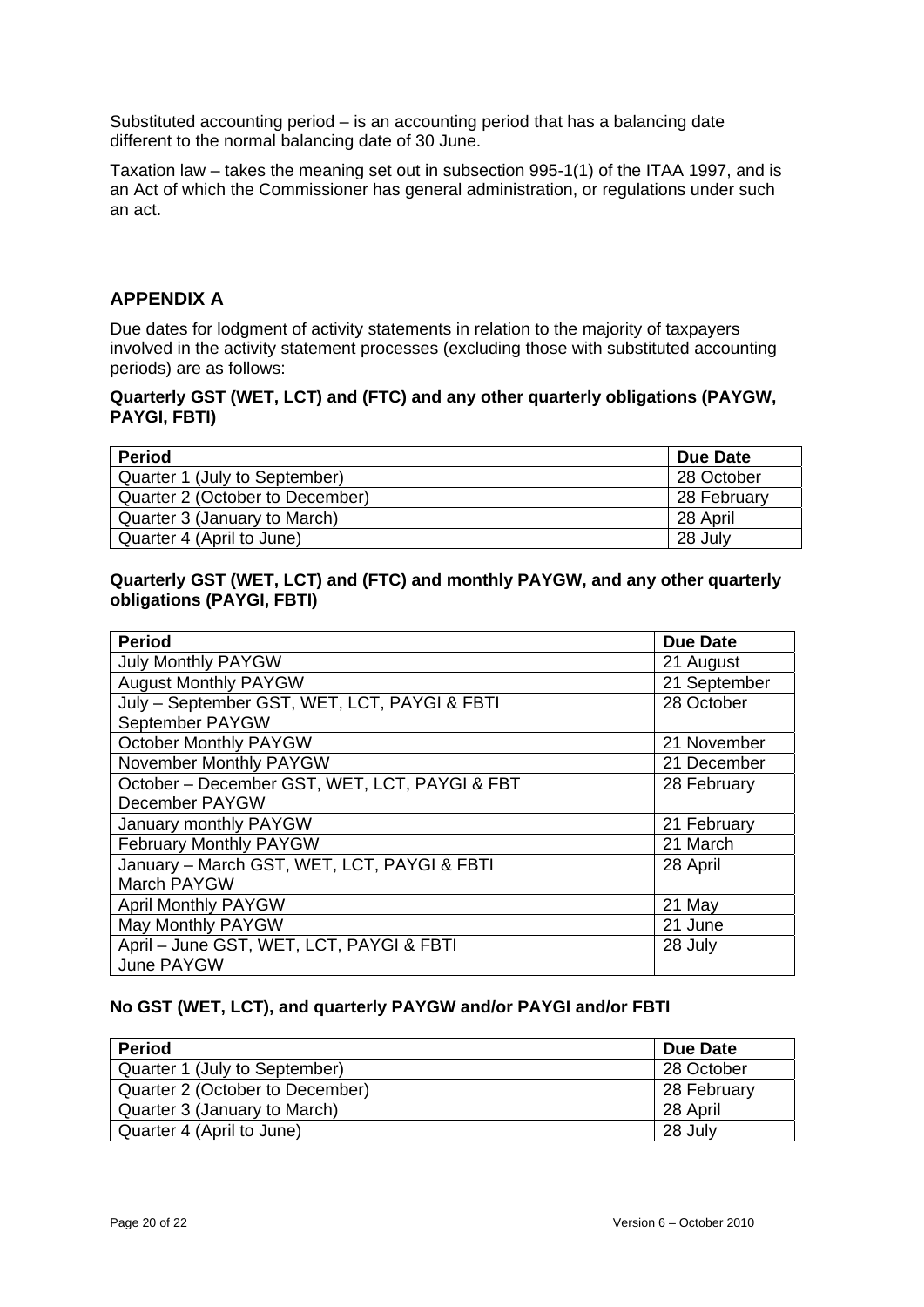# **Quarterly Consolidated PAYGI – lodged by the head company (regardless of any other obligations)**

| <b>Period</b>                   | Due Date   |
|---------------------------------|------------|
| Quarter 1 (July to September)   | 21 October |
| Quarter 2 (October to December) | 21 January |
| Quarter 3 (January to March)    | 21 April   |
| Quarter 4 (April to June)       | 21 July    |

# **No GST (WET, LCT), Quarterly PAYGI, FBTI or monthly PAYGW**

| <b>Period</b>                        | Due Date     |
|--------------------------------------|--------------|
| <b>July Monthly PAYGW</b>            | 21 August    |
| <b>August Monthly PAYGW</b>          | 21 September |
| July - September PAYGI and/or FBTI   | 28 October   |
| September PAYGW                      |              |
| <b>October Monthly PAYGW</b>         | 21 November  |
| November Monthly PAYGW               | 21 December  |
| October - December PAYGI and/or FBTI | 28 February  |
| December PAYGW                       |              |
| January Monthly PAYGW                | 21 February  |
| February Monthly PAYGW               | 21 March     |
| January - March PAYGI and/or FBTI    | 28 April     |
| March PAYGW                          |              |
| <b>April Monthly PAYGW</b>           | 21 May       |
| May Monthly PAYGW                    | 21 June      |
| April - June PAYGI and/or FBTI       | 28 July      |
| June PAYGW                           |              |

# **Monthly GST (WET, LCT), (FTC) and other monthly or quarterly obligations OR**

# **No GST (WET, LCT), PAYGI, or FBTI, and Monthly PAYGW only**

| <b>Period</b> | <b>Due Date</b> |
|---------------|-----------------|
| July          | 21 August       |
| August        | 21 September    |
| September     | 21 October      |
| October       | 21 November     |
| November      | 21 December     |
| December      | 21 January      |
| January       | 21 February     |
| February      | 21 March        |
| March         | 21 April        |
| April         | 21 May          |
| May           | 21 June         |
| June          | 21 July         |

# **ABBREVIATIONS**

FT – Fuel tax

FTC – Fuel tax credit

FBTI – Fringe benefit tax instalment